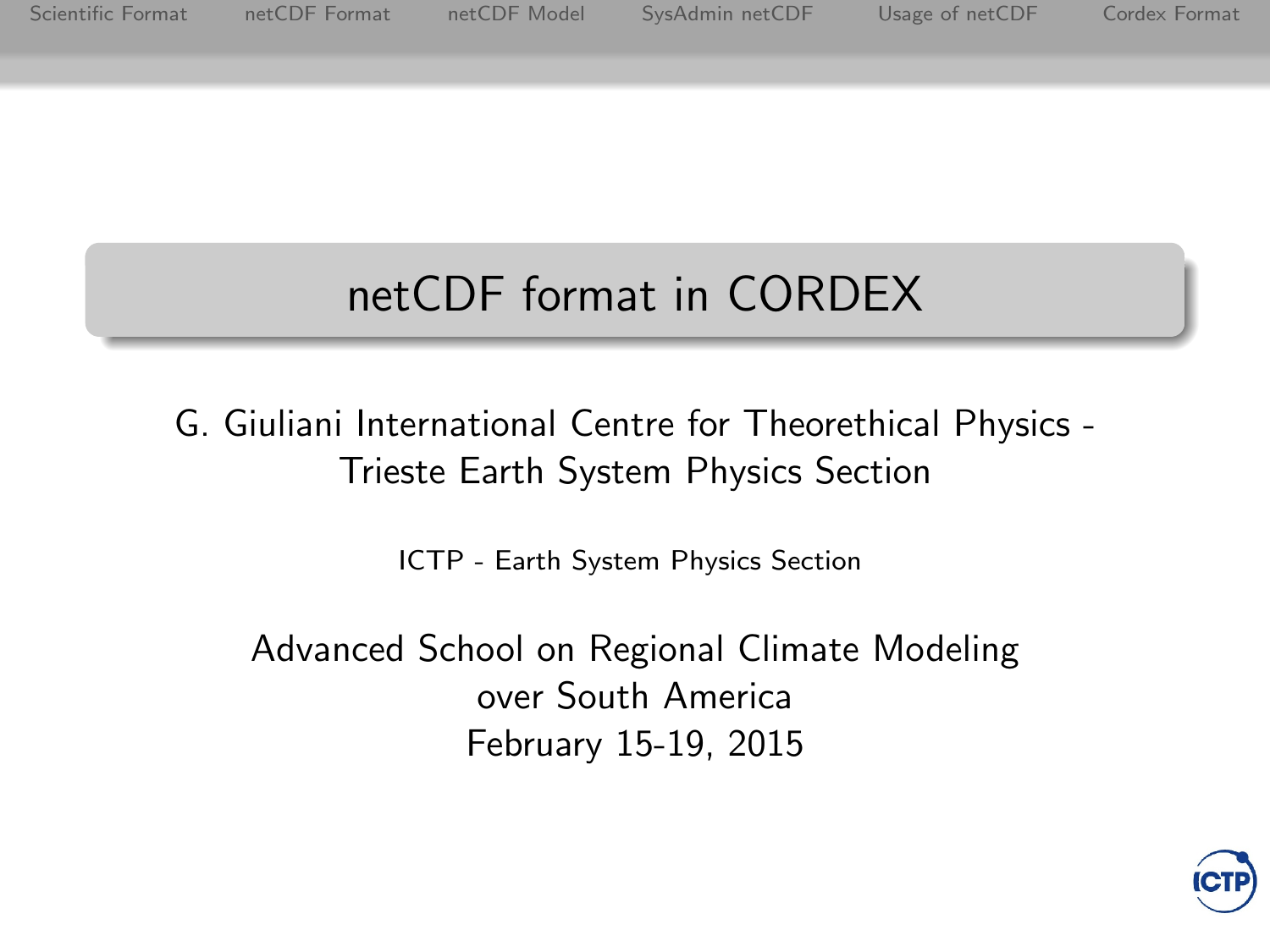### <span id="page-1-0"></span>Data in Science

- A fourth paradigm after experiment, theory, and computation
- Involves collecting, exploring, visualizing, combining, subsetting, analyzing, and using huge data collections
- Challenges include
	- Deluge of observational data, exaflood of simulation model outputs
	- Need for collaboration among groups, disciplines, communities
	- Finding insights and discoveries in a Sea of Data
- Data-intensive science requires
- New tools, techniques, and infrastructure
- Standards for interoperability
- Institutional support for data stewardship, curation

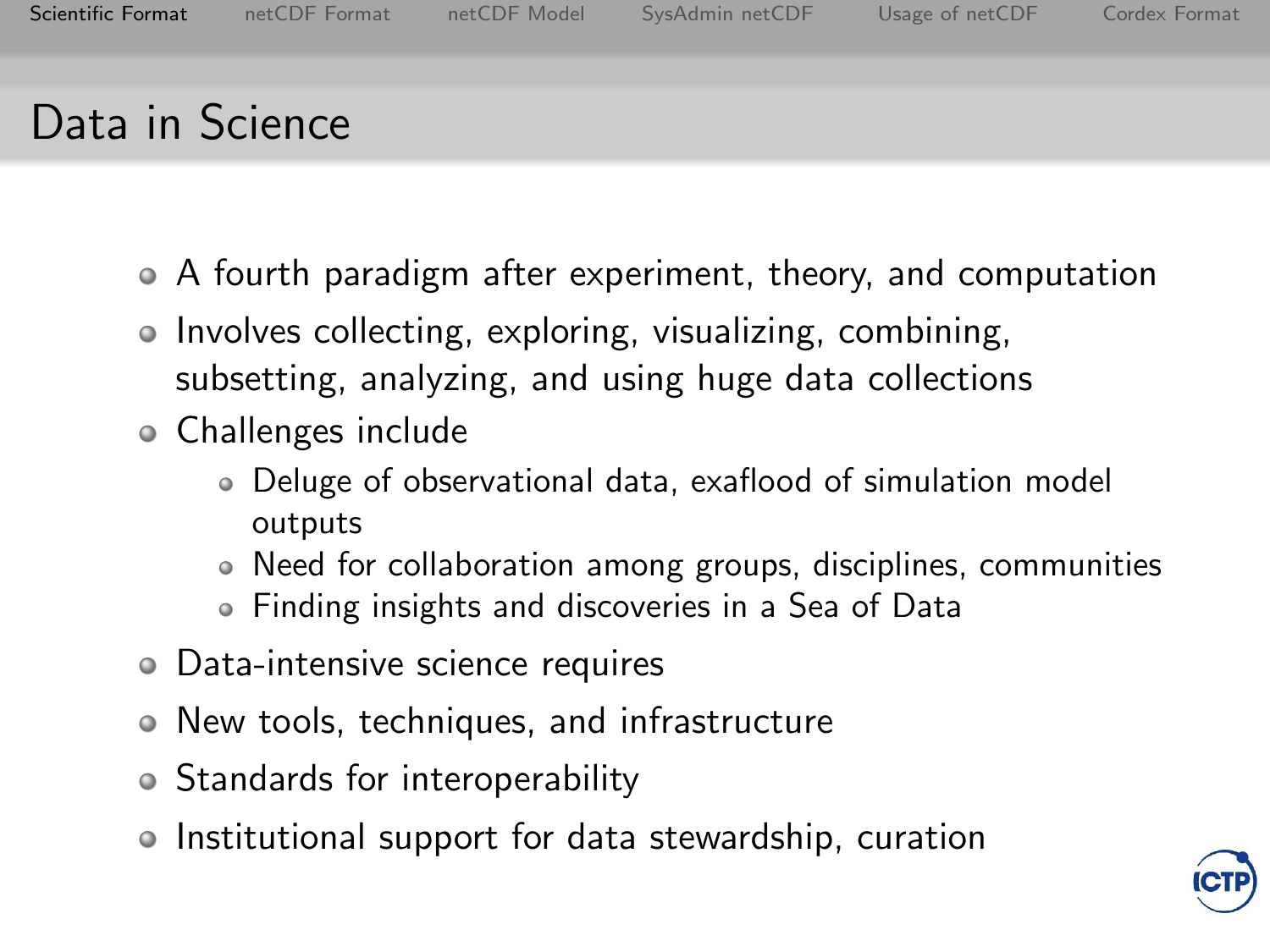#### Roles in Data Intensive Science

- Data users: access, understand, integrate, visualize, analyze, subset, and combine data
- Data scientists: develop infrastructure, standards, conventions, frameworks, data models, Web-based technologies
- Scientists/researchers: acquire, generate, analyze, check, organize, format, document, share, publish research data
- Software developers: develop tools, formats, interfaces, libraries, services
- Data curators: preserve data content and integrity of science data and metadata in archives
- Research funding agencies, professional societies, governments: encourage free and open access to research data, advocate elimination of most access restrictions

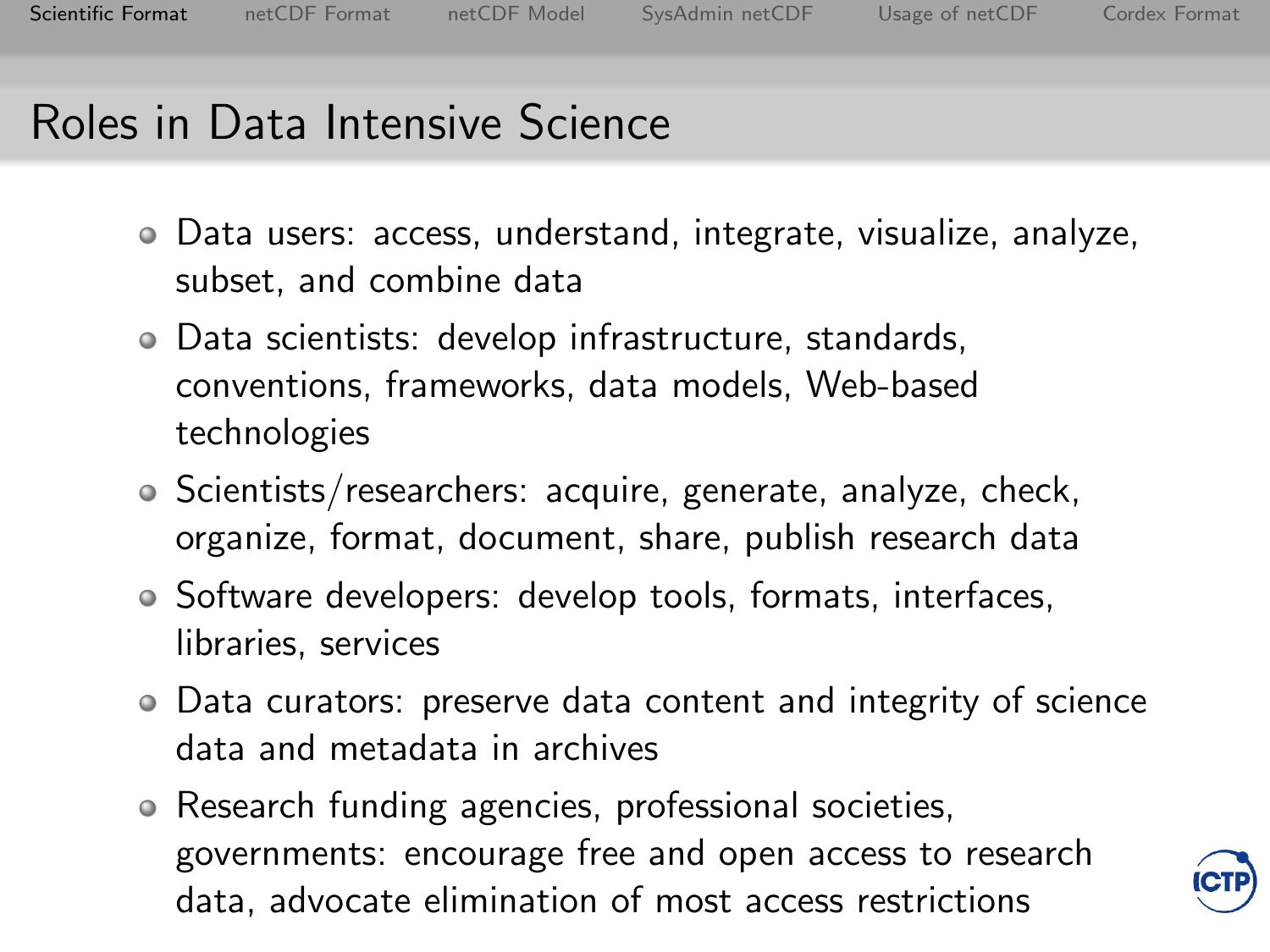#### Growth in data from Sensors

According to Science article [2011-02-11, Baraniuk]:

- Majority of data generated each year now comes from sensor systems
- Amount generated passed storage capacity in 2007
- In 2010 the world generated 1250 billion gigabytes of data
- Generated data growing at 58% per year
- $\bullet$  Storage capacity growing at 40% per year
- We generate more scientific sensor data than we can process, communicate, or store (e.g. LHC)

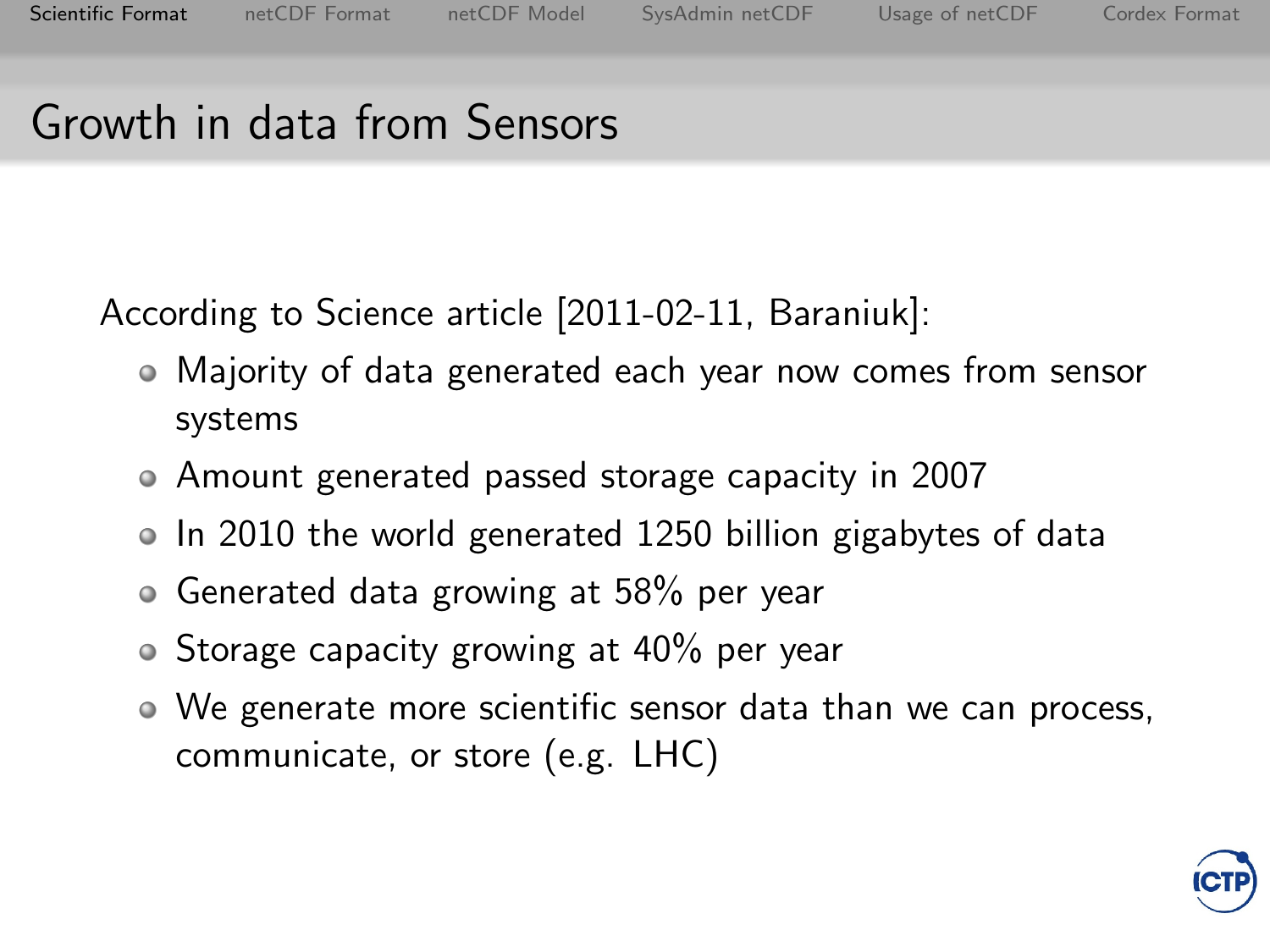#### What is a data Model?

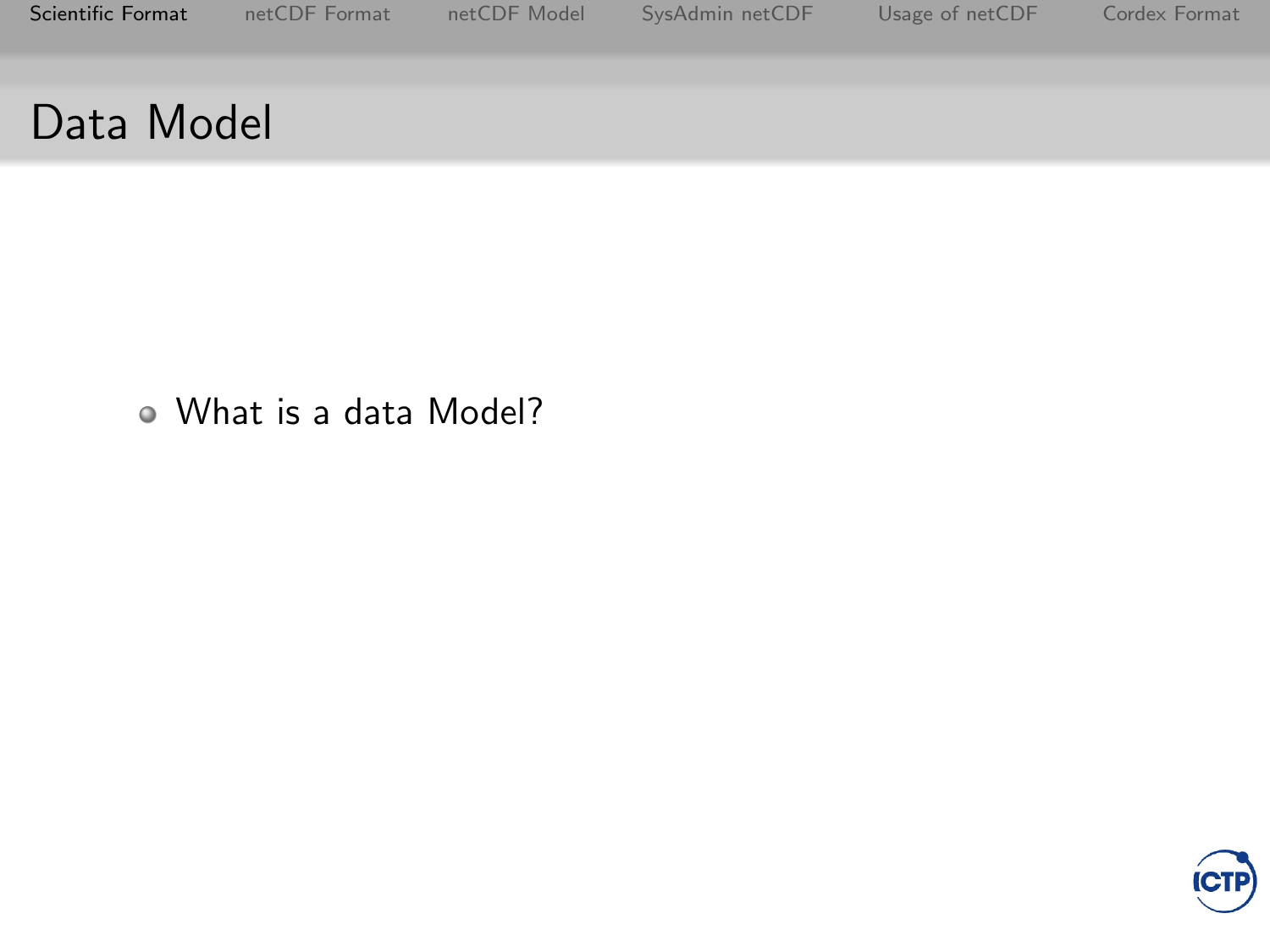- What is a data Model?
	- A collection of data objects

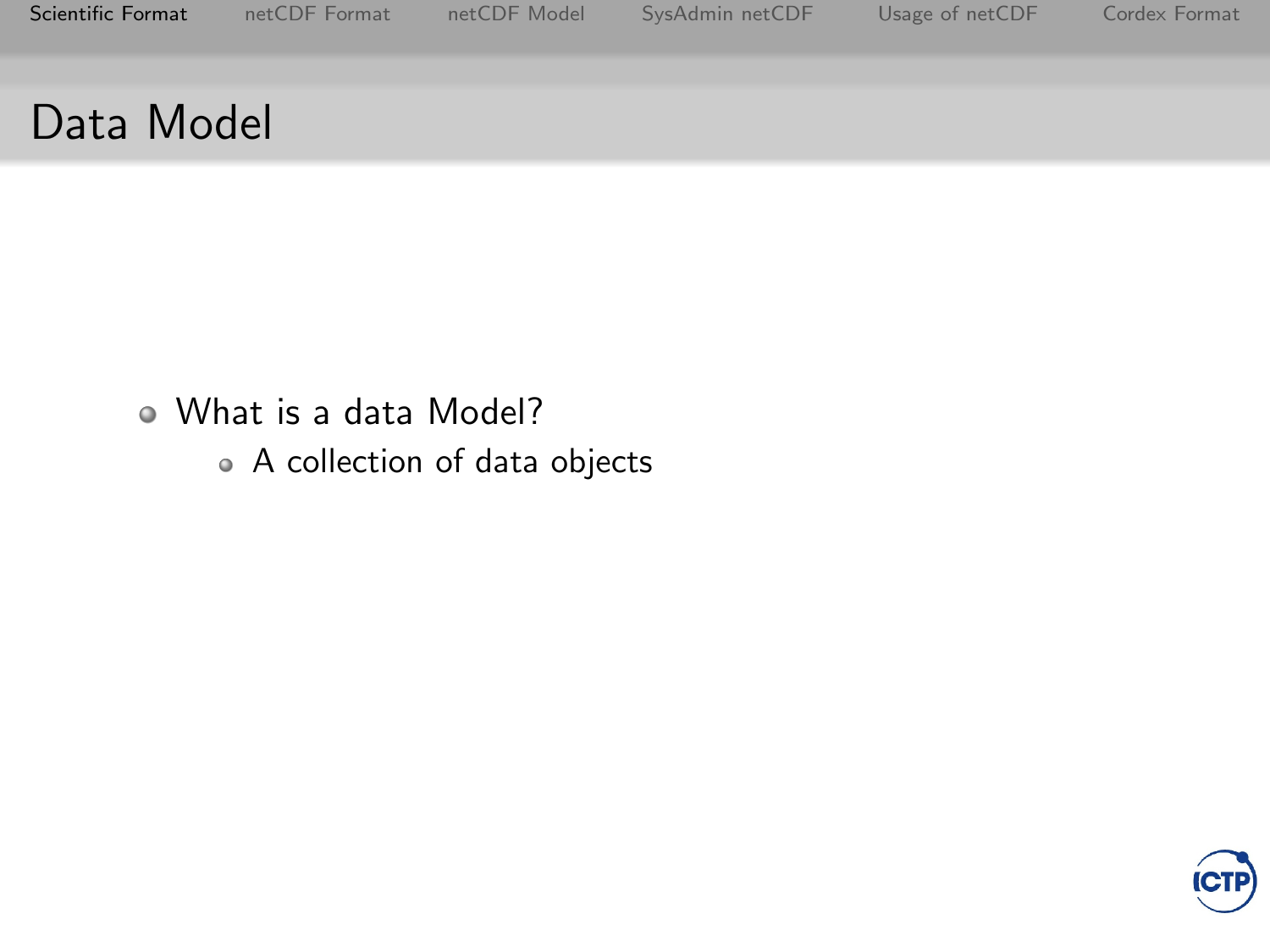- What is a data Model?
	- A collection of data objects
	- A collection of operations to be applied on data objects such as retrieval, update, subsetting, averaging

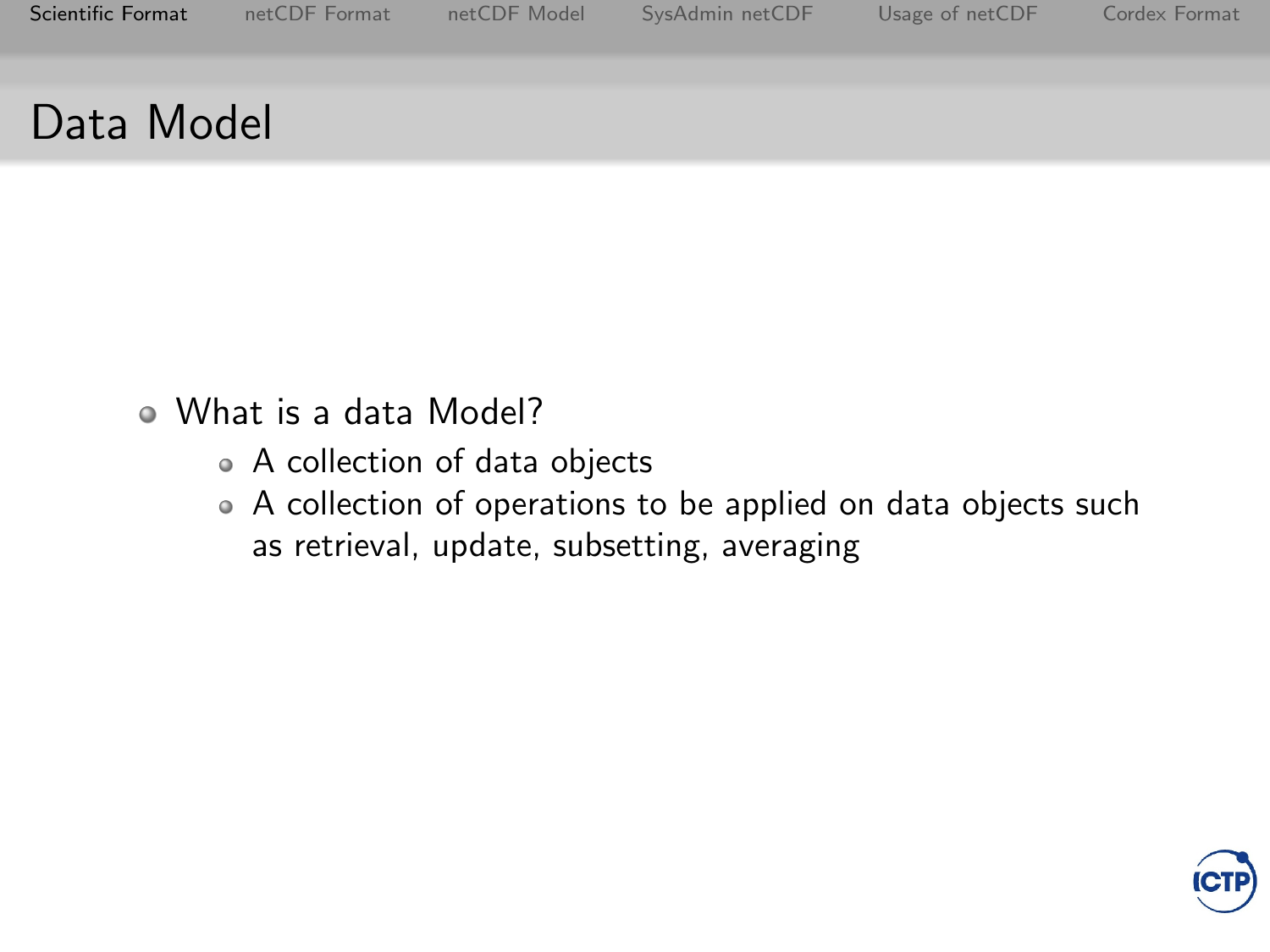- What is a data Model?
	- A collection of data objects
	- A collection of operations to be applied on data objects such as retrieval, update, subsetting, averaging
	- A collection of integrity rules that define legal states or change of state

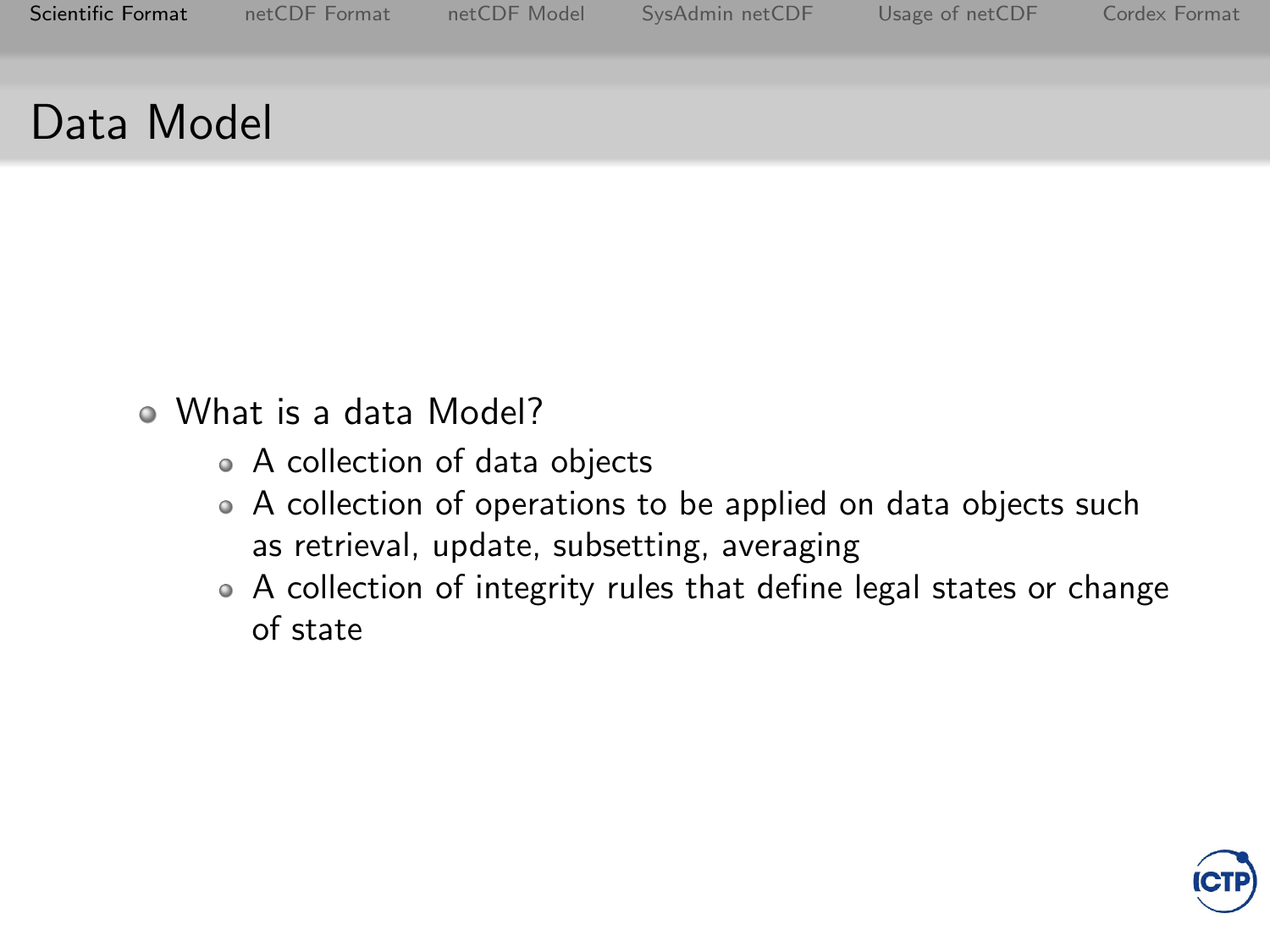## Data Infrastructure

- Applications depend on lower layers
- Sharing requires agreements
	- formats
	- protocols
	- conventions
- Data needs metadata
- Is all this infrastructure really necessary?



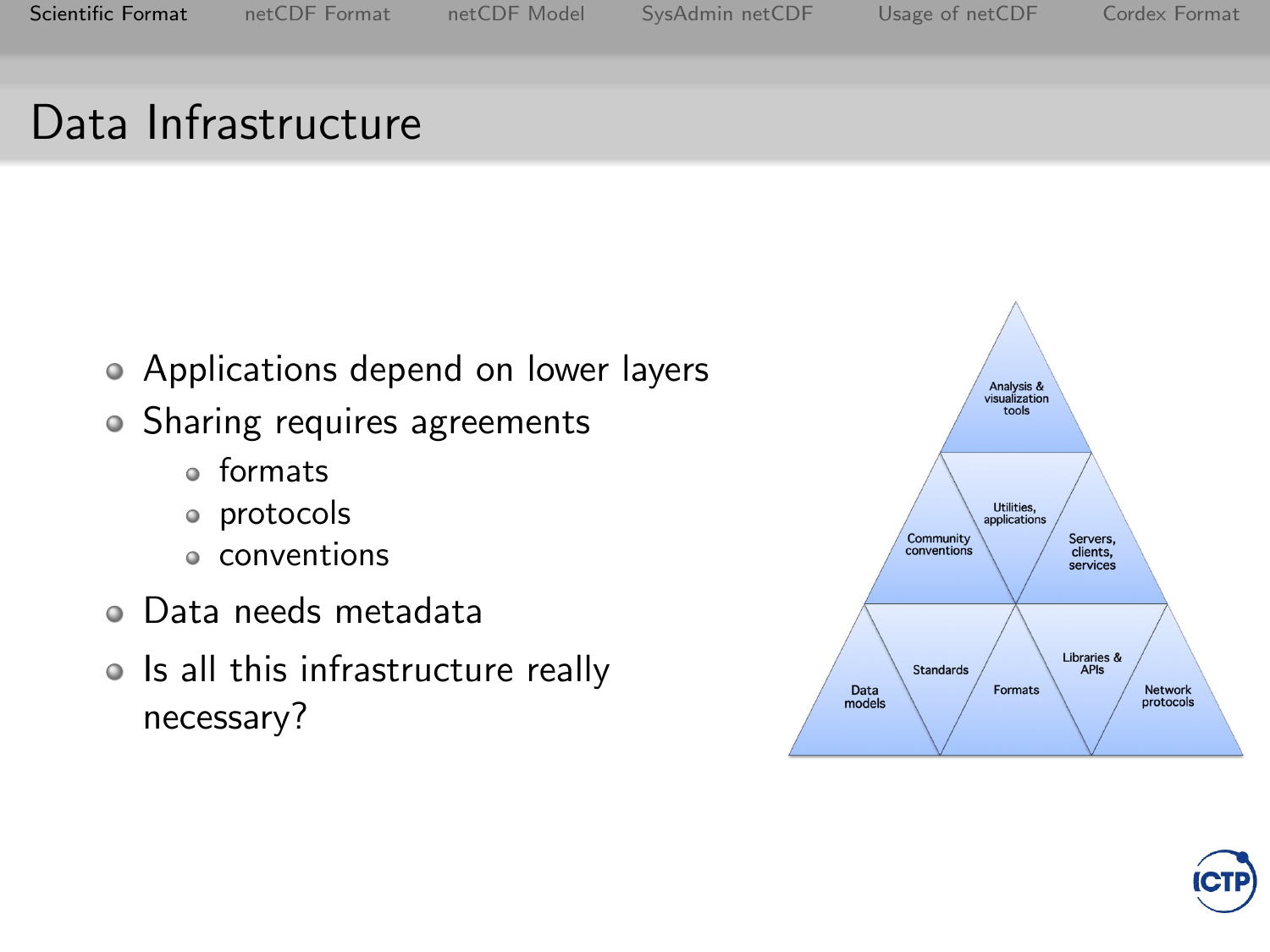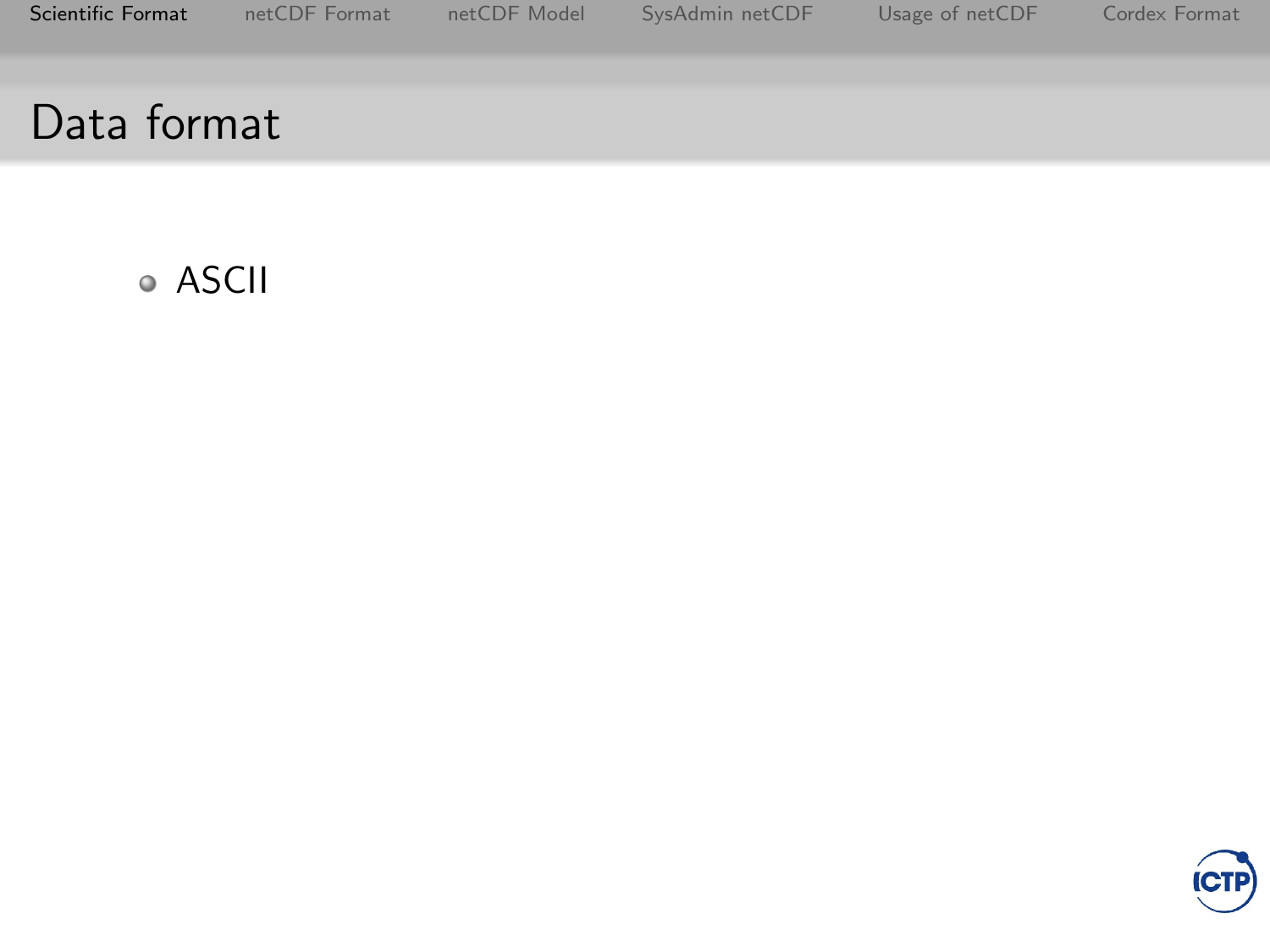ASCII Easy to read if small

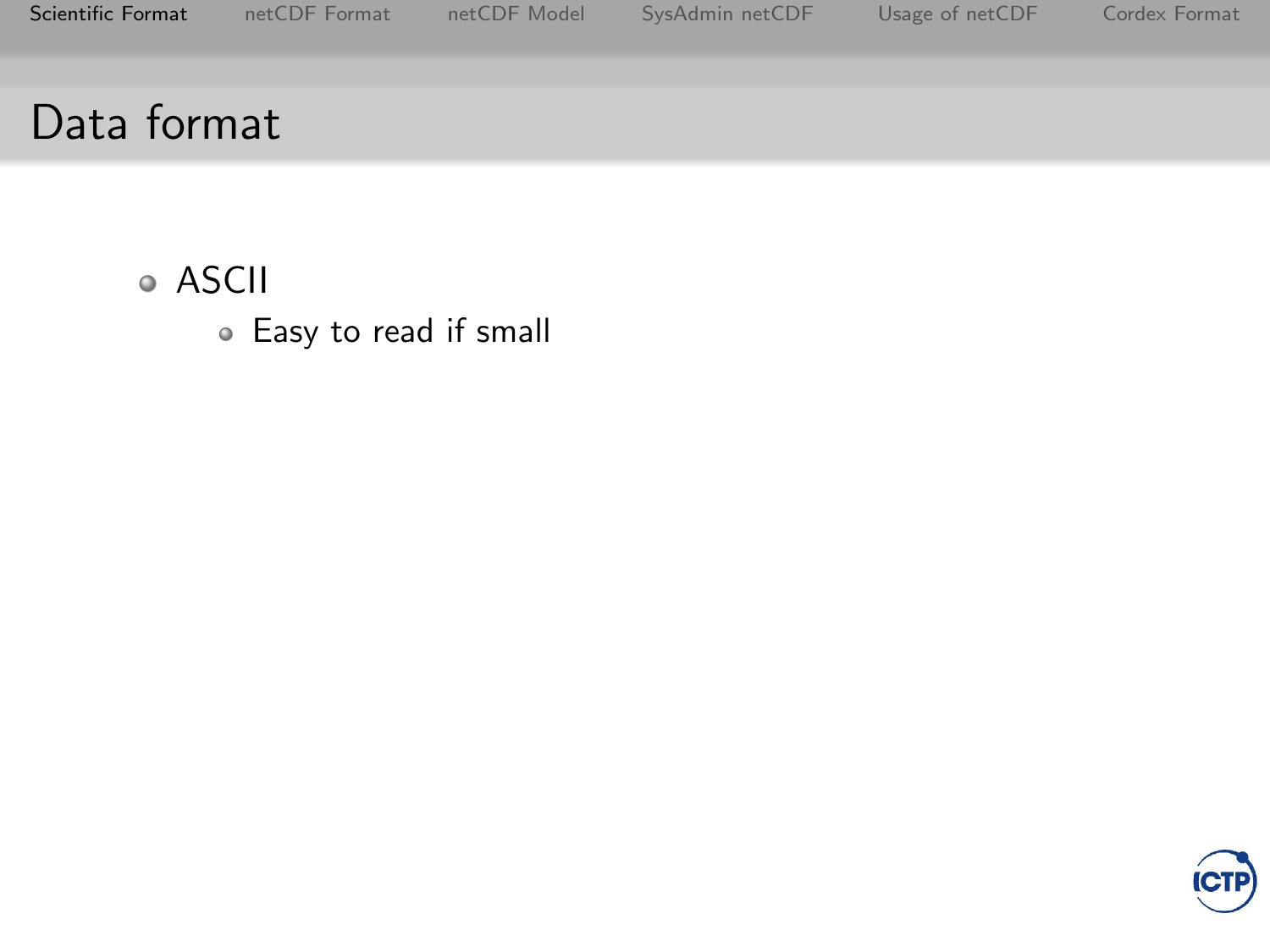- ASCII
	- Easy to read if small
	- Can get large

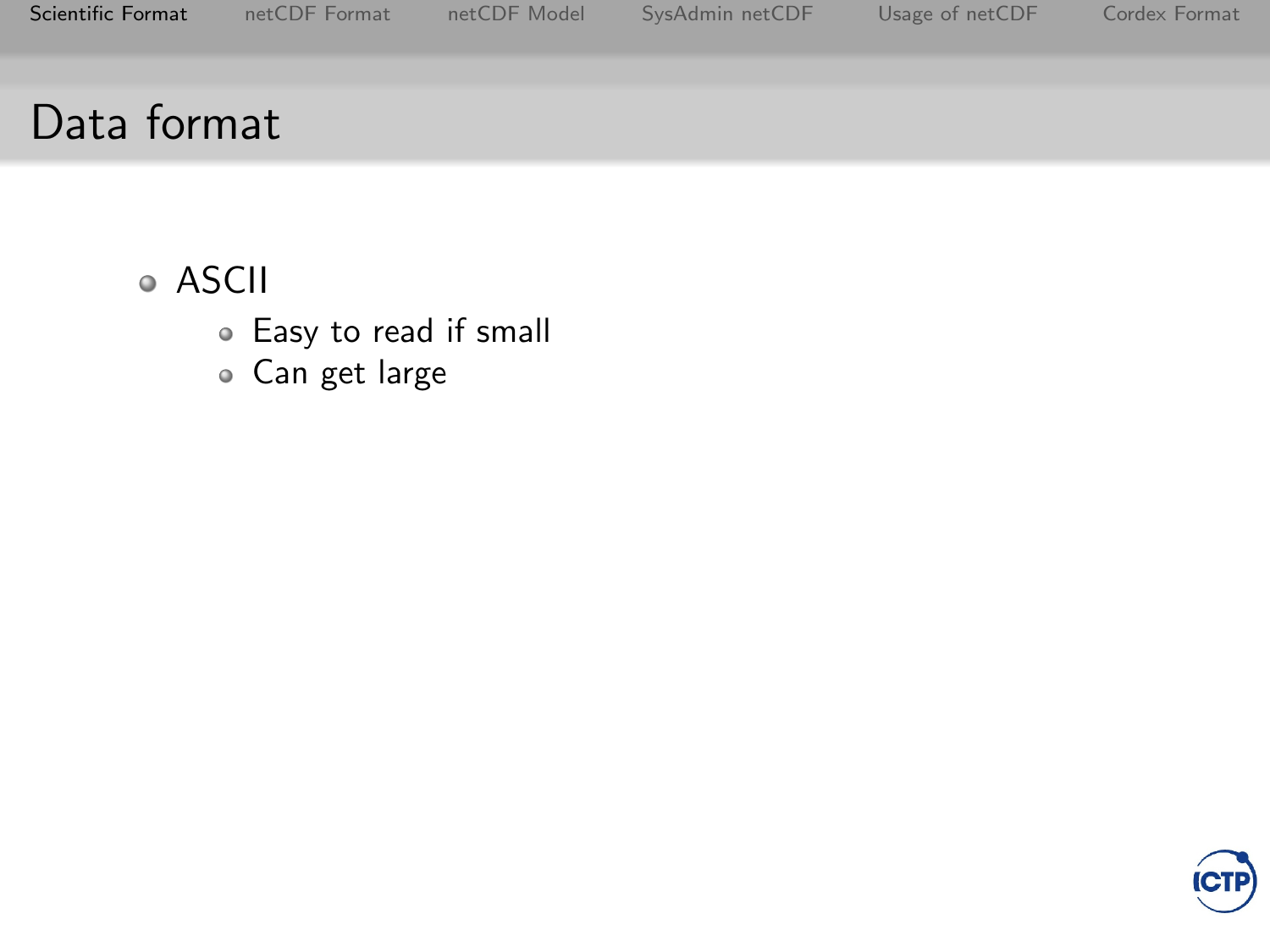- Easy to read if small
- Can get large
- Have to know structure to make plots

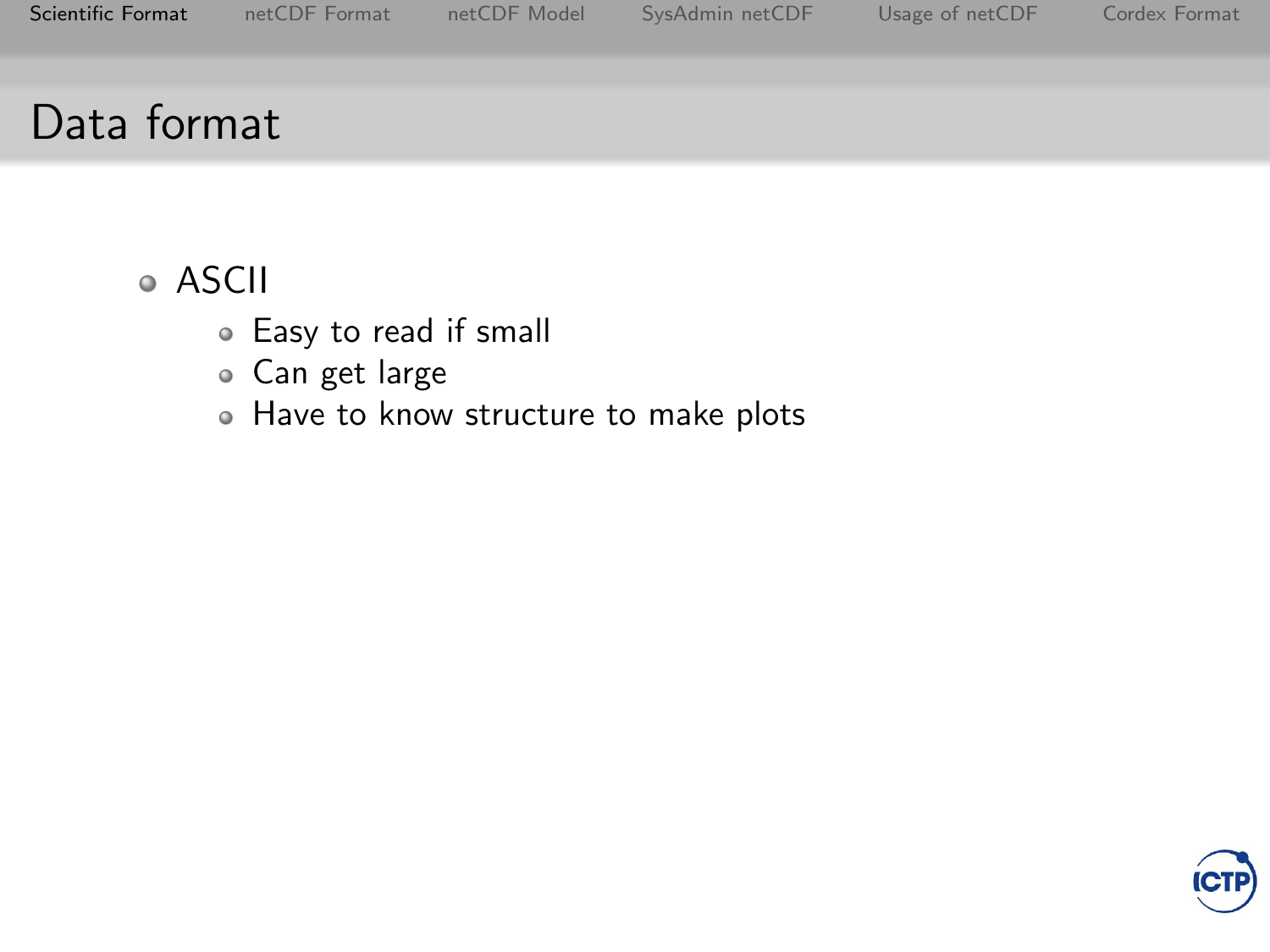- Easy to read if small
- Can get large
- Have to know structure to make plots
- Slow to read, write

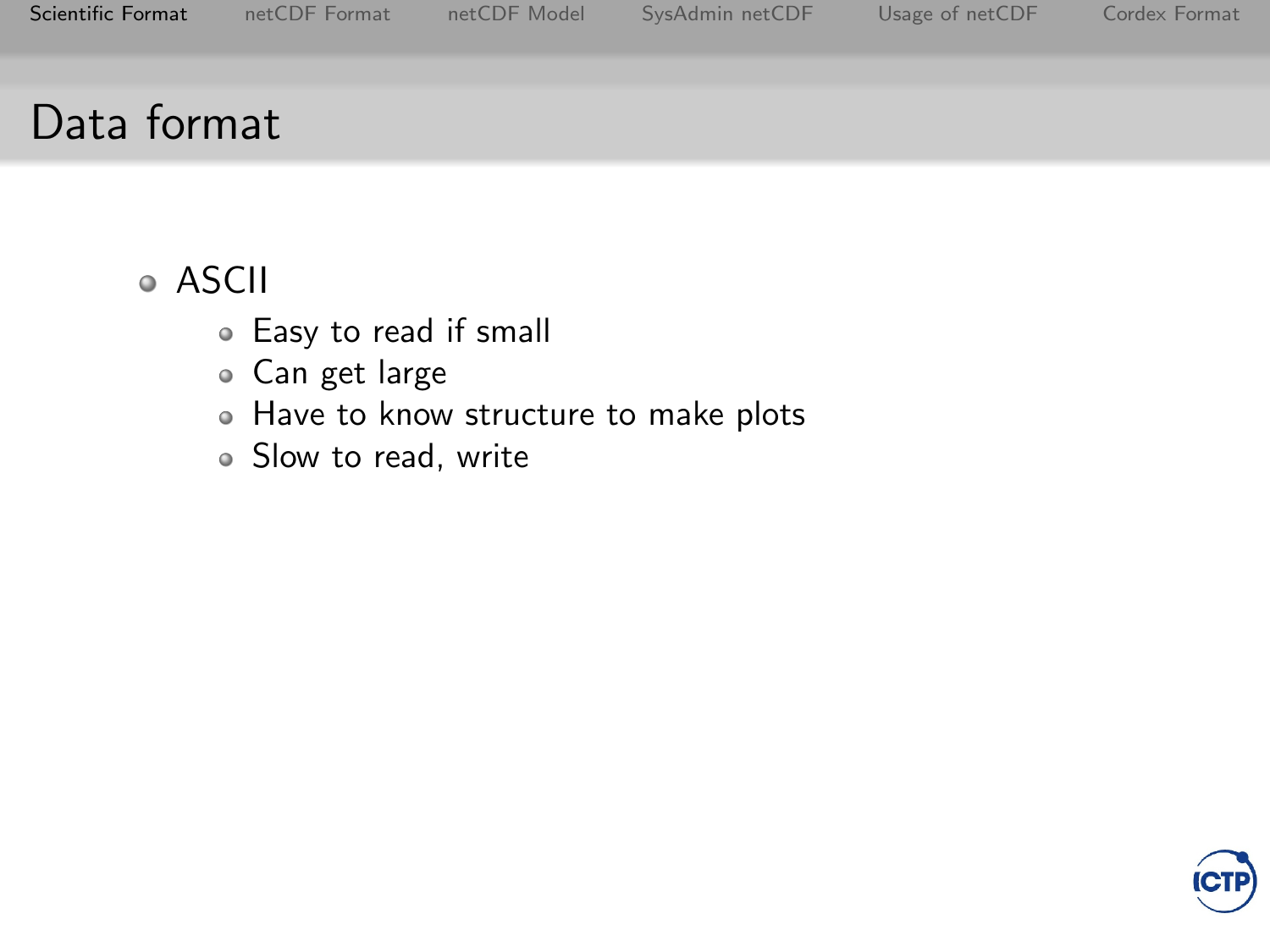- Easy to read if small
- Can get large
- Have to know structure to make plots
- Slow to read, write
- Binary

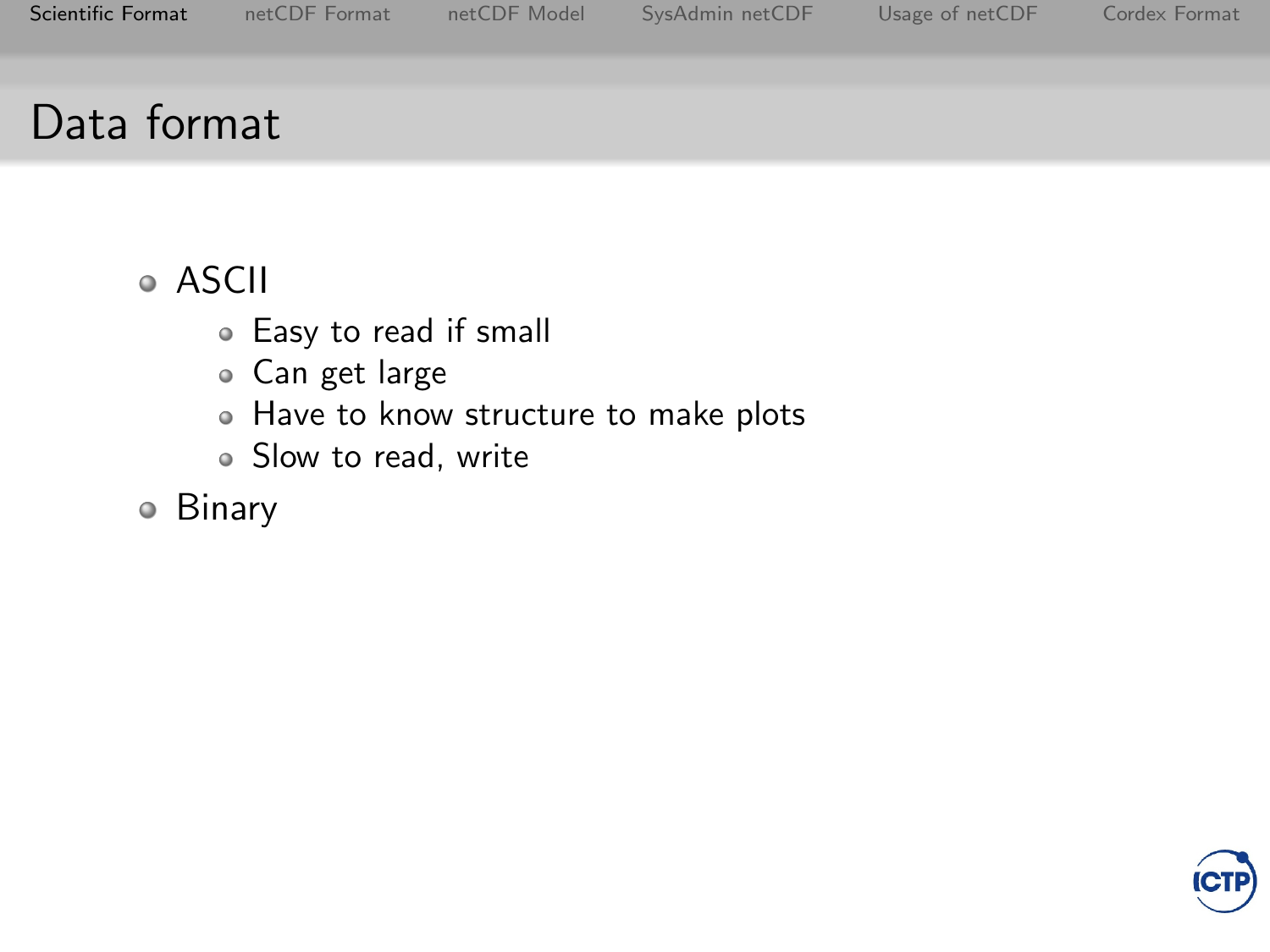- Easy to read if small
- Can get large
- Have to know structure to make plots
- Slow to read, write
- Binary
	- Smaller, faster than ASCII

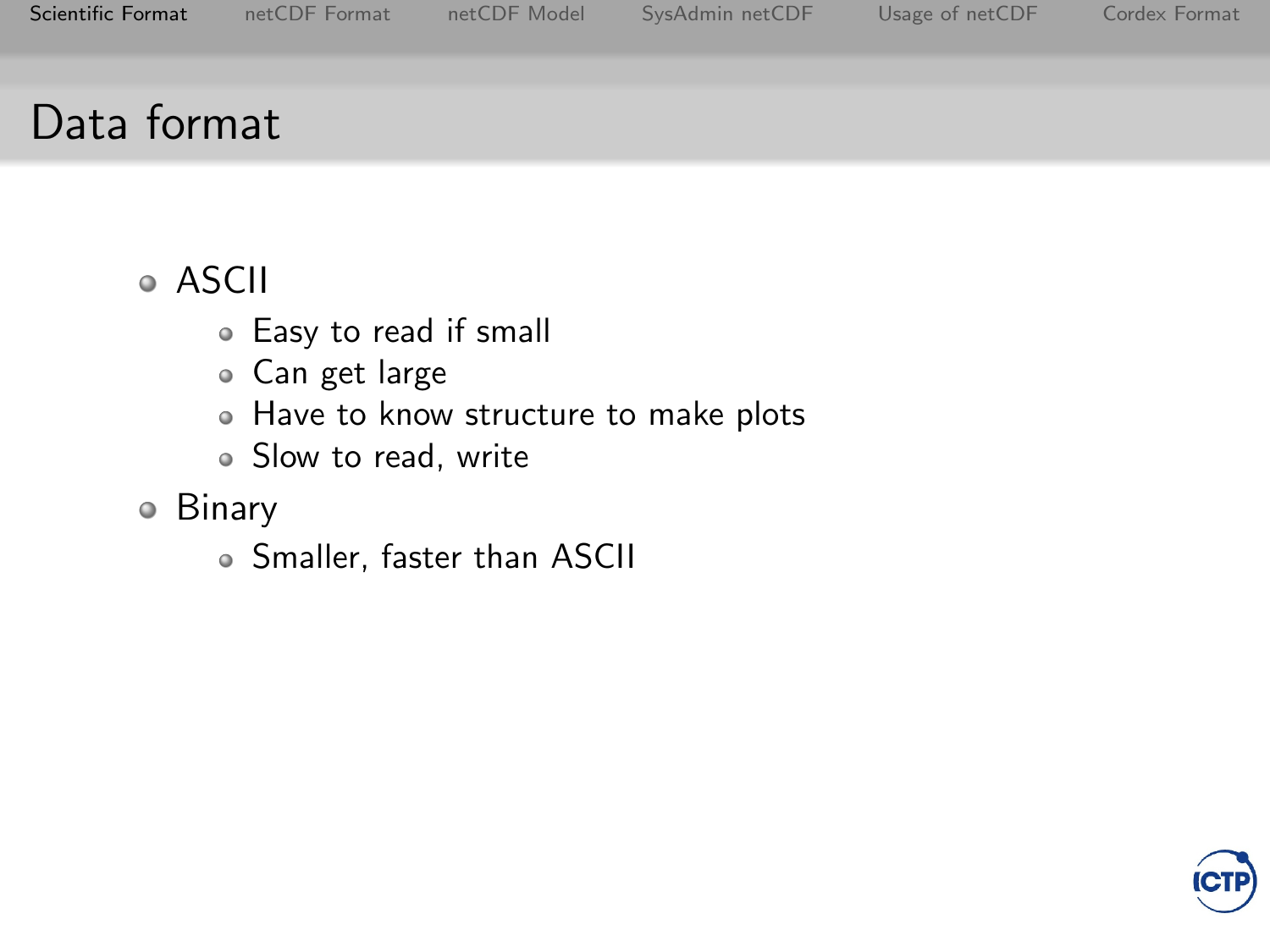- Easy to read if small
- Can get large
- Have to know structure to make plots
- Slow to read, write
- Binary
	- Smaller, faster than ASCII
	- Have to know structure

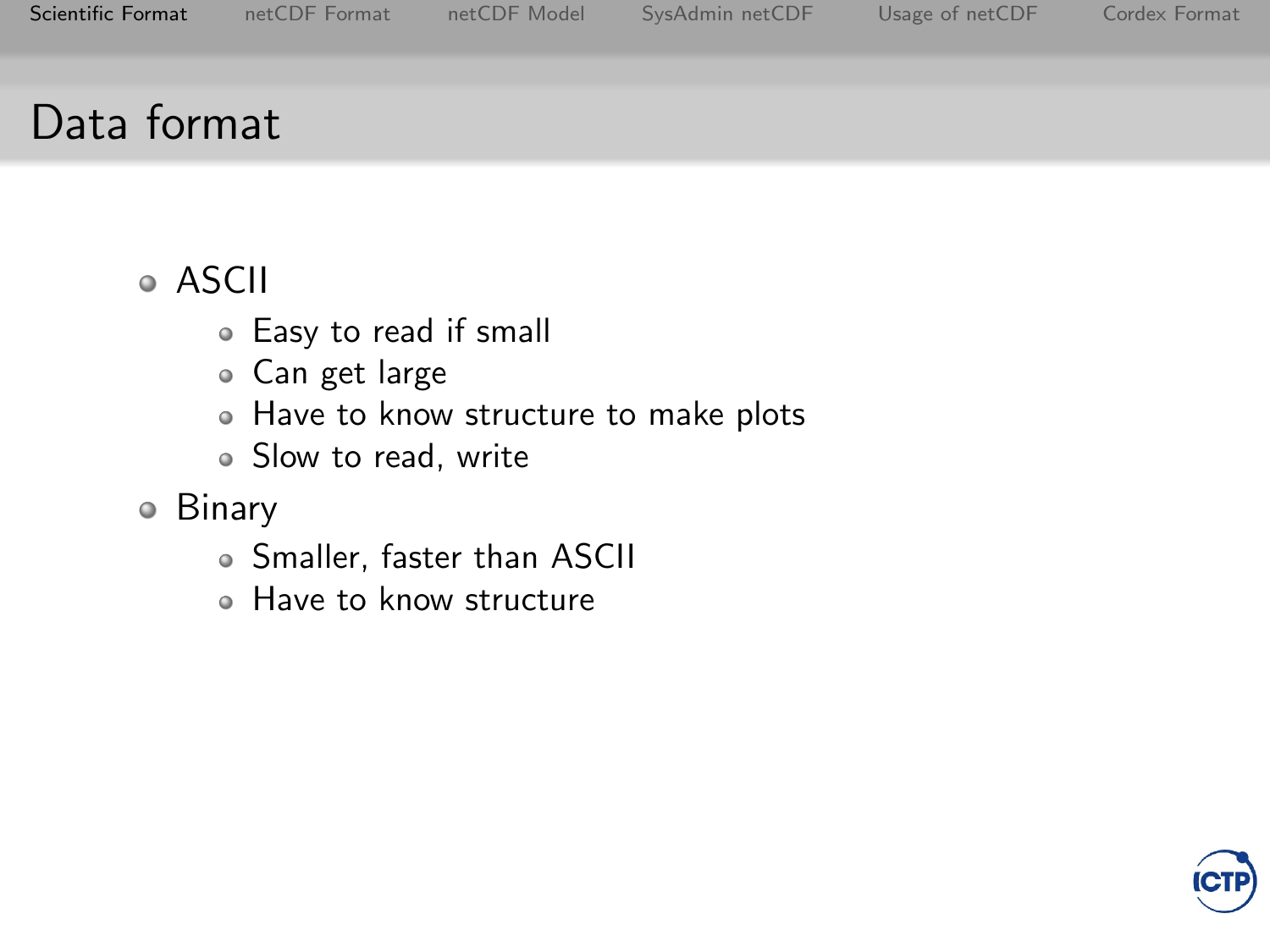- Easy to read if small
- Can get large
- Have to know structure to make plots
- Slow to read, write
- Binary
	- Smaller, faster than ASCII
	- Have to know structure
	- Not necessarily portable

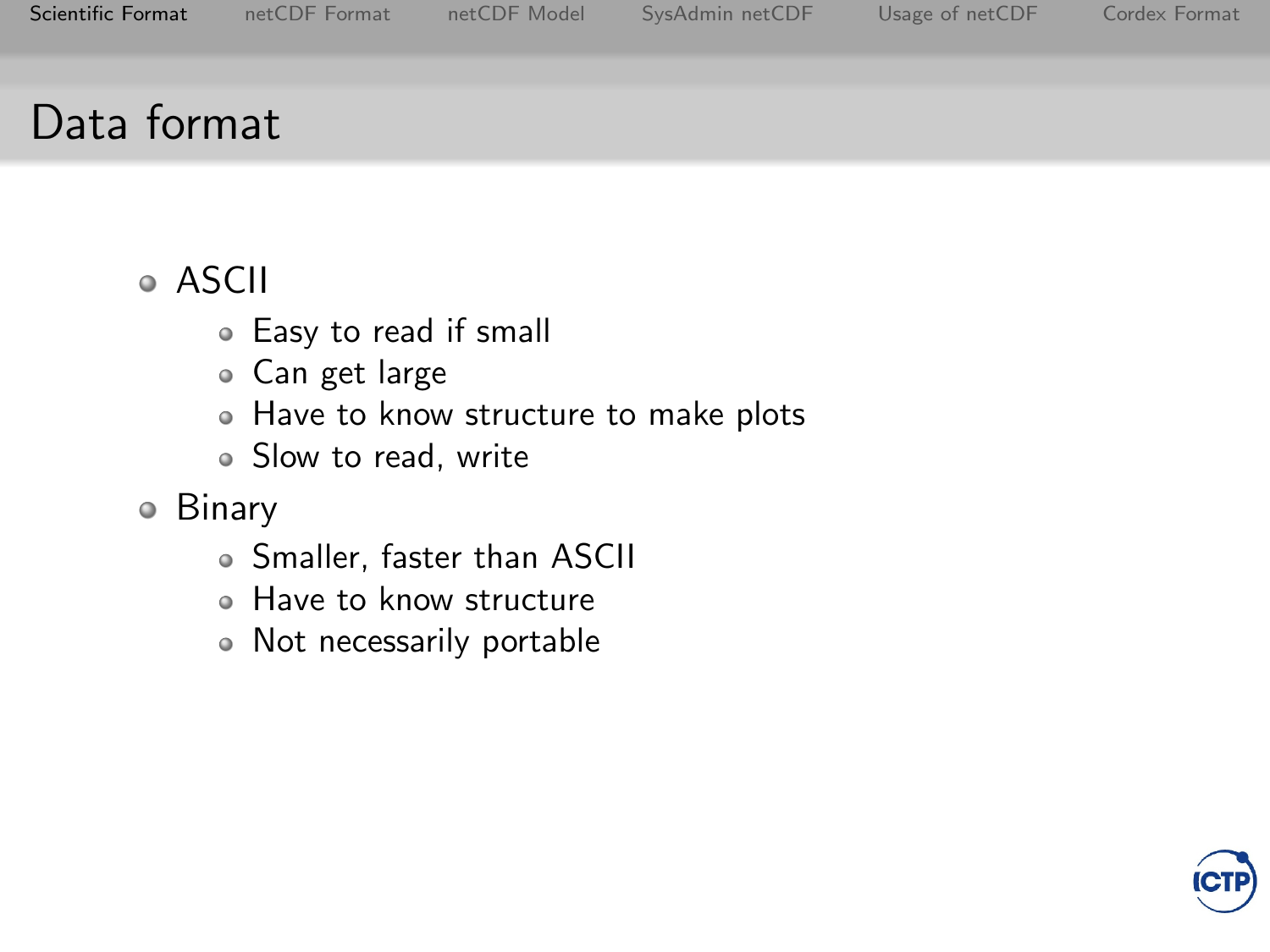- Easy to read if small
- Can get large
- Have to know structure to make plots
- Slow to read, write
- Binary
	- Smaller, faster than ASCII
	- Have to know structure
	- Not necessarily portable
	- Opaque from outside application

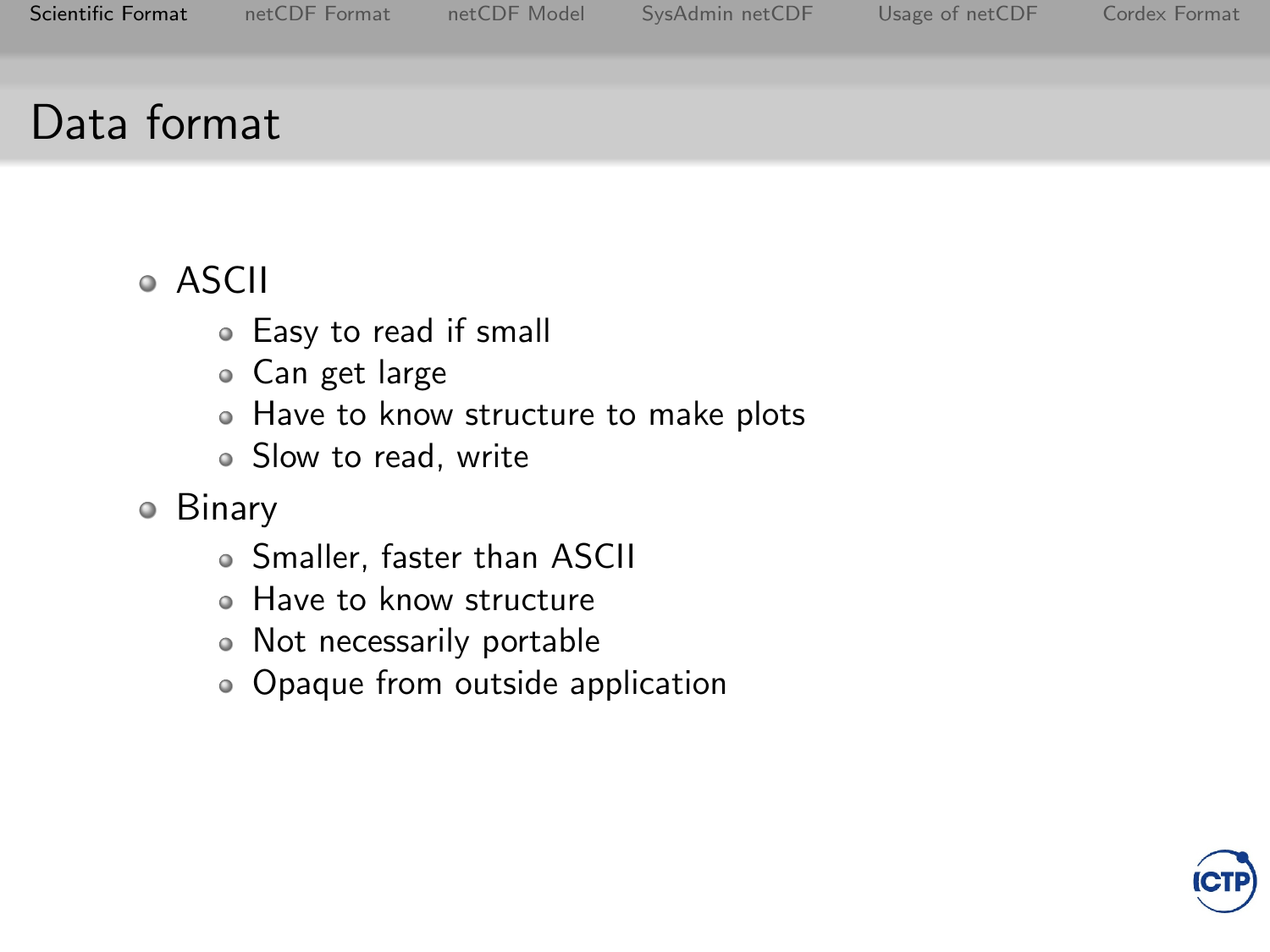- Easy to read if small
- Can get large
- Have to know structure to make plots
- Slow to read, write
- Binary
	- Smaller, faster than ASCII
	- Have to know structure
	- Not necessarily portable
	- Opaque from outside application
- netCDF

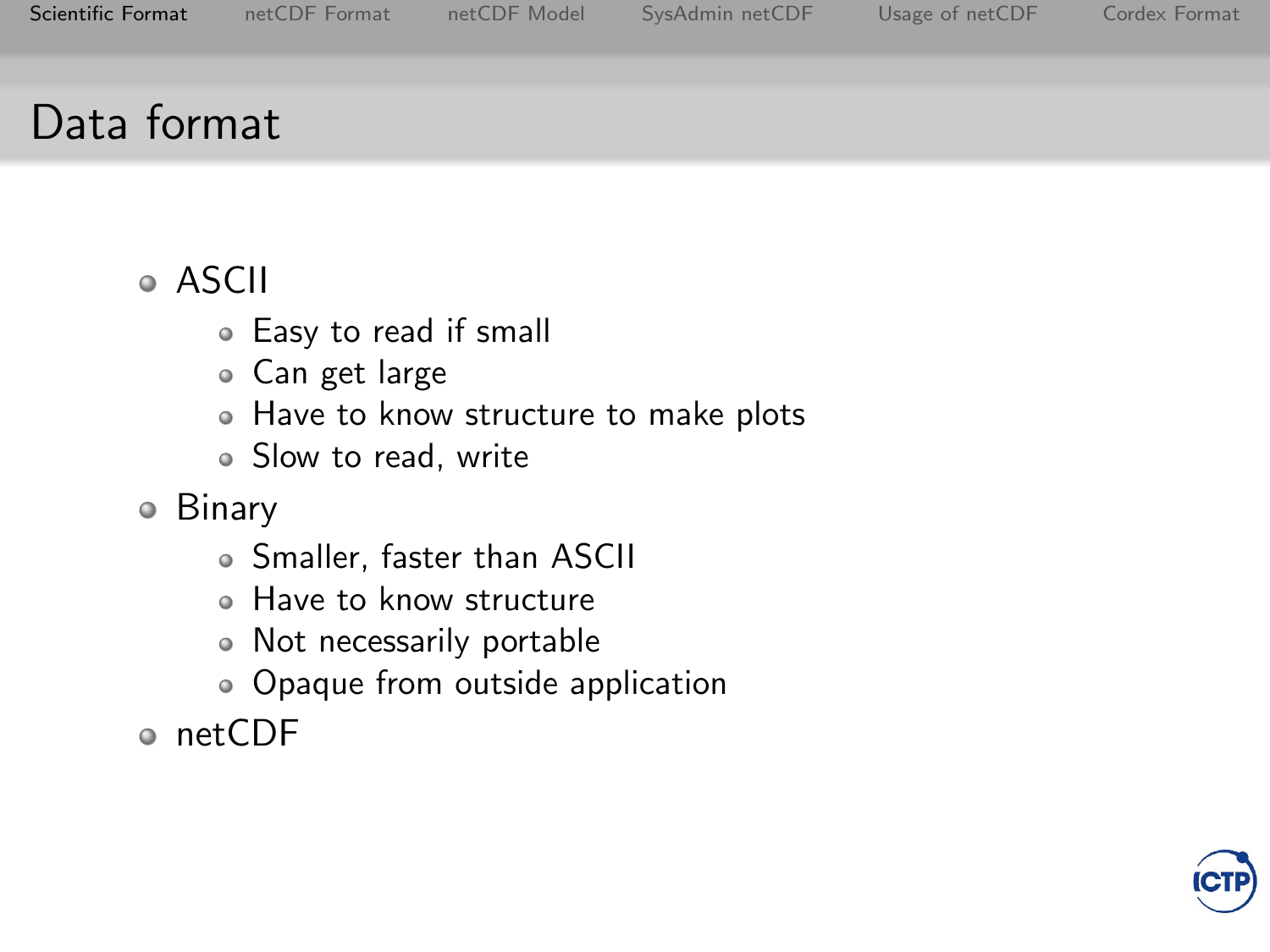- Easy to read if small
- Can get large
- Have to know structure to make plots
- Slow to read, write
- Binary
	- Smaller, faster than ASCII
	- Have to know structure
	- Not necessarily portable
	- Opaque from outside application
- ⊕ netCDF
	- Binary indexed portable format with standard access API for both data and metadata

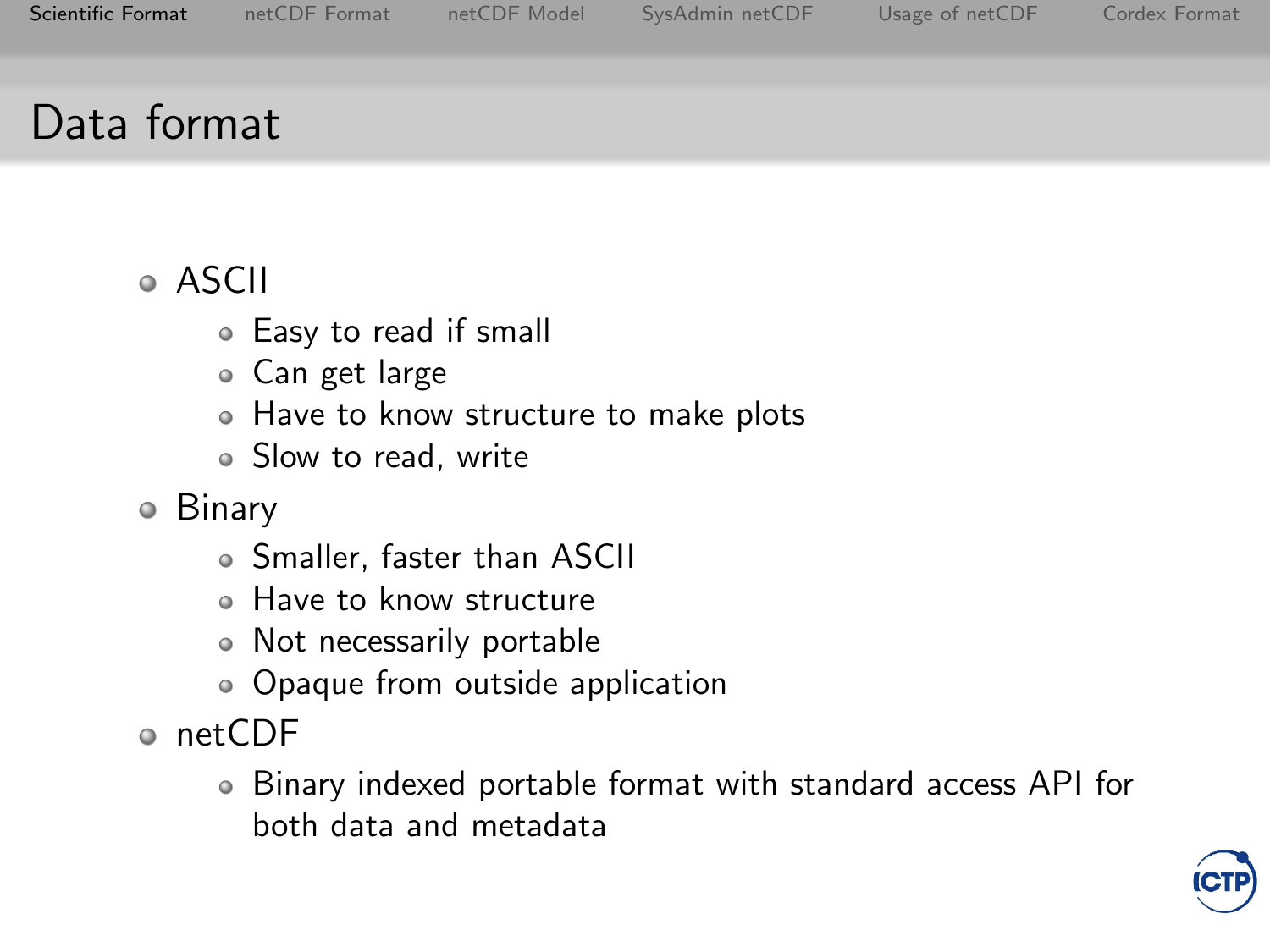### netCDF Data format

- **Self-Describing**: A file includes metadata as well as data: description of variables, units of measure, etc.
- **Portable**: Data written on one platform can be read on other platforms.
- **Direct-access:** A small subset of a large dataset may be accessed efficiently, without first reading through all the preceding data.
- **Appendable:** Data may be efficiently added to a file without copying the dataset or redefining its structure.
- **Extensible:** Adding new dimensions, variables, or attributes to files does not require changes to existing programs that read the files.
- Sharable: One writer and multiple readers may simultaneously access the same file. With Parallel netCDF , multiple writers may efficiently and concurrently write into the same file.
- Archivable: Access to all earlier forms of netCDF data will be supported by current and future versions of the software.
- **Networkable**: Client access to remote servers through OPeNDAP.

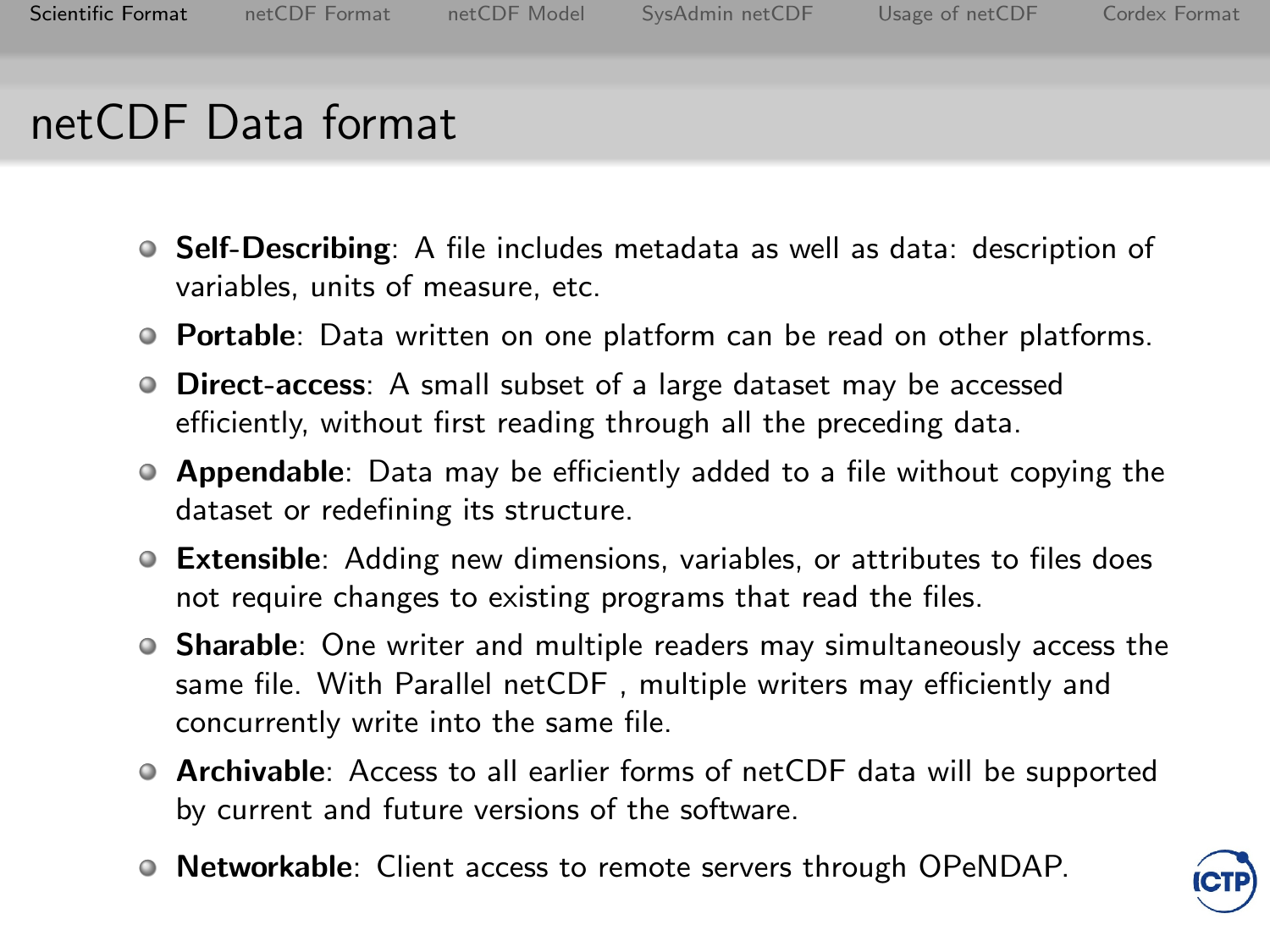## netCDF Infrastructure

- Provides format and library for netCDF data model
- Endorsed by several standards bodies
- Active conventions communities
- OPeNDAP protocol
- Several servers for remote data access
- Many open source and commercial utilities and applications



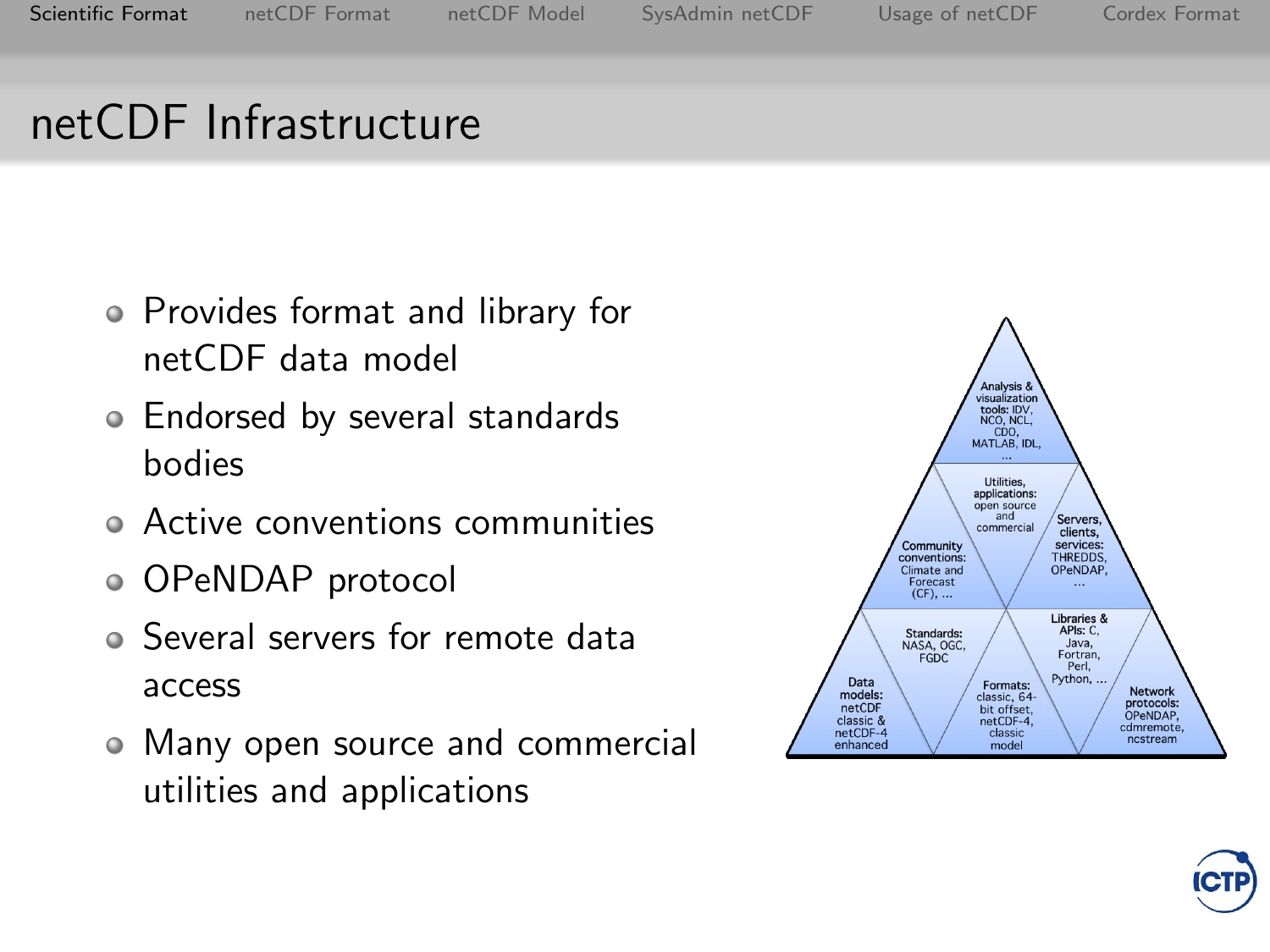#### <span id="page-23-0"></span>netCDF Home

| Data<br>Software<br><b>Descritoads</b> | Support<br><b>Community</b><br><b>Prefects</b><br>News<br><b>Events</b>                                                                                                       | Abset Us<br>o                                                                   |
|----------------------------------------|-------------------------------------------------------------------------------------------------------------------------------------------------------------------------------|---------------------------------------------------------------------------------|
| Home / NetCDF                          |                                                                                                                                                                               |                                                                                 |
| <b>&gt;NetCDE</b>                      | NetCDF (Network Common Data Form)                                                                                                                                             |                                                                                 |
| NetCDF FAQ                             |                                                                                                                                                                               | Other NetCDE Libraries                                                          |
| Documentation & Training               | NetCDF is a set of software ibraries<br>and self-describing, machine-<br>n m                                                                                                  |                                                                                 |
| Help & Support                         | independent data formats that support<br><b>TOYICOF</b><br>the creation, access, and sharing of<br>array-oriented scientific data.                                            | NetCDF Java implements the Common<br>Data Model.                                |
| <b>Unidata</b> Quick Links             | See the netCDF auckage averyless a                                                                                                                                            | The use of LibCE allows data files to                                           |
| <sup>11</sup> The Unidata Community    |                                                                                                                                                                               | conform to CF conventions.                                                      |
| <b>El Display &amp; Analysis</b>       | NetCDE News & Announcements                                                                                                                                                   |                                                                                 |
| <b>El Data Access &amp; Management</b> | netCDF-C/Fortran/C++ Version                                                                                                                                                  |                                                                                 |
| <sup>El</sup> Available Data           | 4.1.3<br>Jane 17, 2011                                                                                                                                                        | <b>NetCDF Musings</b>                                                           |
|                                        | The Unidata NetCDF group is pleased to announce<br>the new 4.1.3 release of the netCDF<br>C/Fortran/C++ libraries.                                                            | Blog posts from the NetCDP developers<br><b>Indexes R'nt us</b><br>June 7, 2011 |
|                                        | Read more 5                                                                                                                                                                   | NetCDE CDL vs SOL<br>Jane 4, 2011                                               |
|                                        | Open Geospatial Consortium<br>ш.<br>approves netCDF standards<br>April 19, 2011                                                                                               | building NetCDF with parallel 1/0<br>and shared libraries<br>Jane 1, 2011       |
|                                        | The Open Geospatial Consortium (OGC)<br>membership has approved the OGC Network                                                                                               |                                                                                 |
|                                        | Common Data Form (netCDF) Core Encoding<br>Standard, and netCDF Binary Encoding Extension<br>Standard - netCDF Classic and 64-bit Offset<br>Format as official OGC standards. | <b>NetCDF Build Testing</b>                                                     |
|                                        |                                                                                                                                                                               | View the lastest build output of the<br>latest netCDF snapshot distribution on  |
|                                        | Read more a                                                                                                                                                                   | a variety of platforms, with a variety<br>of build environments.                |
|                                        | NetCOF news archive >                                                                                                                                                         | View netCDF build test output >                                                 |
|                                        | Questions About netCDF?                                                                                                                                                       | Where is NetCDF Used?                                                           |
|                                        | Questions or comments about netCDF can be sent.                                                                                                                               | NetCDF is widely used and has a                                                 |
|                                        | te: support-netodf@unidata.ucar.edu                                                                                                                                           | number of contributors ensuring the<br>its continued development.               |



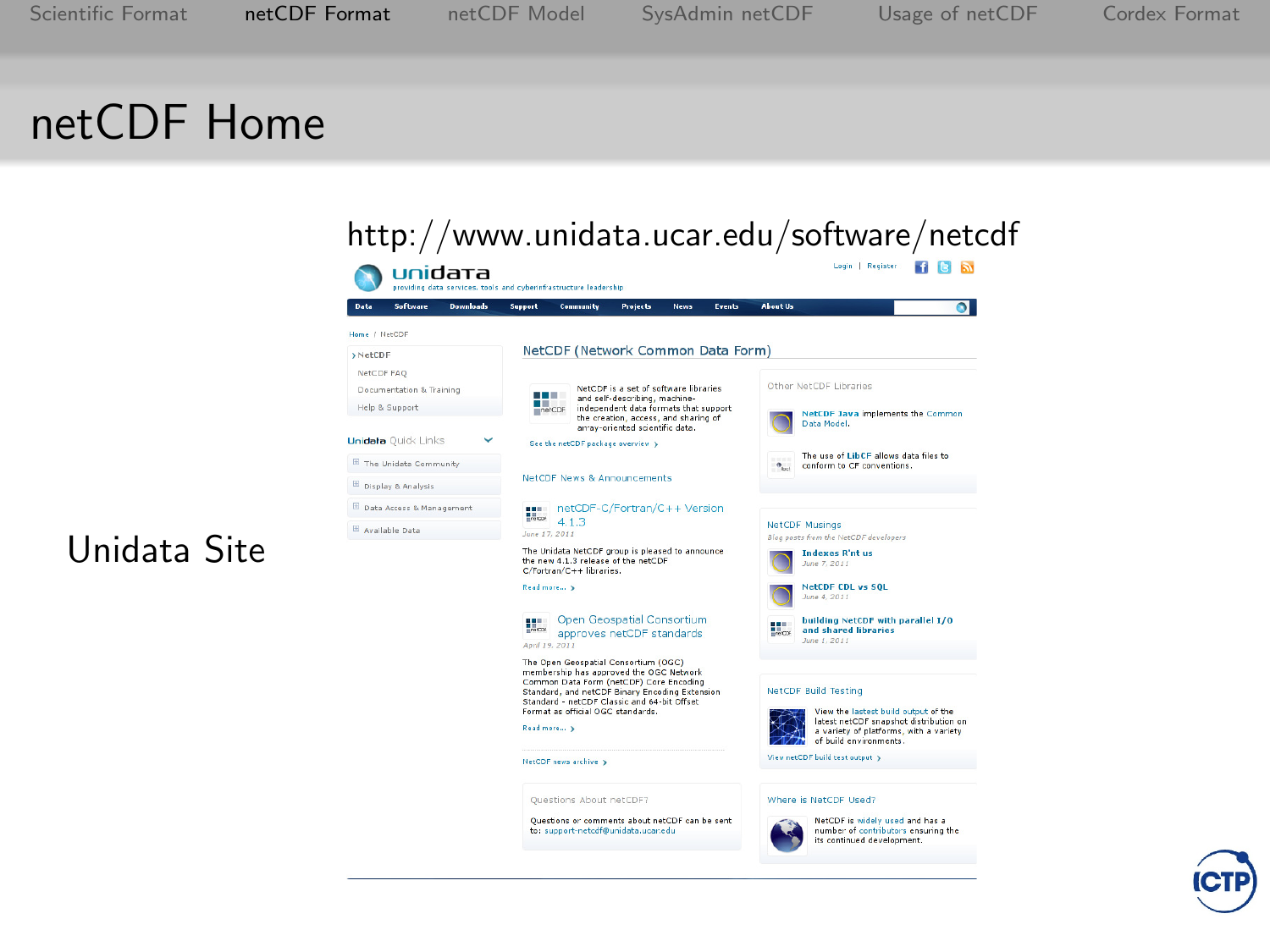### netCDF Users

- Climate modelers
	- Program for Climate Model Diagnosis and Intercomparison (PCMDI)
	- Earth Systems Grid
- Ocean and atmospheric sciences
	- Forecast models
	- Atmospheric chemistry
- Neuroimaging
	- MINC Medical Image NetCDF
	- NiBabel
- Fusion research
	- Culham Centre for Fusion Energy  $(C++$  API for netCDF -4)
- Molecular dynamics simulations (e.g. AMBER)

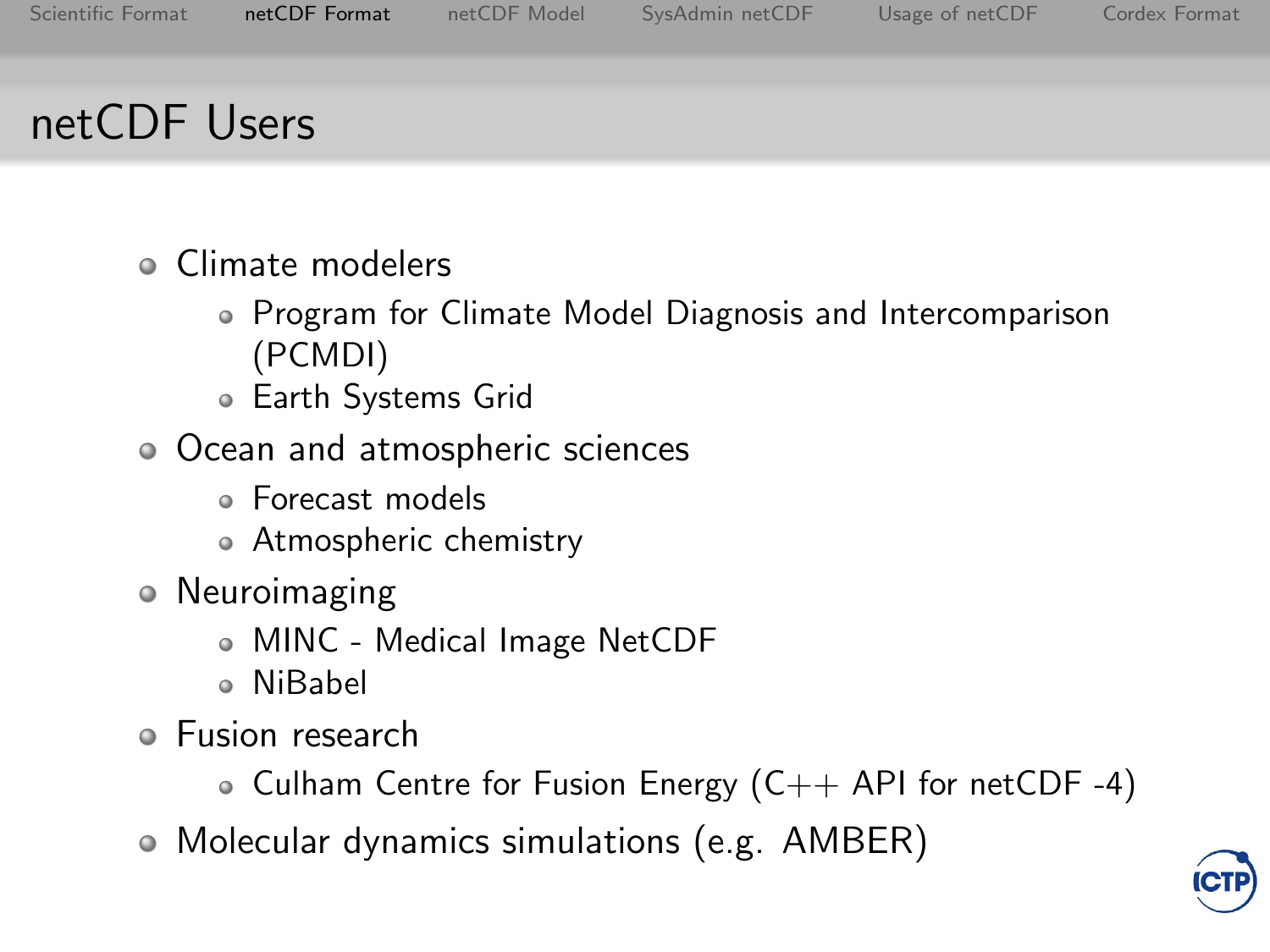## netCDF Standard endorsement

- 2009-02-05: NASA Earth Science Data Systems (ESDS) Standards Process Group endorsed netCDF classic and 64-bit offset formats as appropriate for NASA Earth Science data.
- 2010-03-1: Integrated Ocean Observing System (IOOS) Data Management and Communications (DMAC) Subsystem endorsed netCDF with Climate and Forecast (CF) conventions as a preferred data format.
- 2010-09-27: Steering Committee of the US Federal Geographic Data Committee (FGDC) officially endorsed netCDF as a Common Encoding Standard.
- 2011-03-07: Open Geospatial Consortium (OGC) approved "OGC Network Common Data Form (NetCDF) Core Encoding Standard version 1.0" as a new OGC standard.

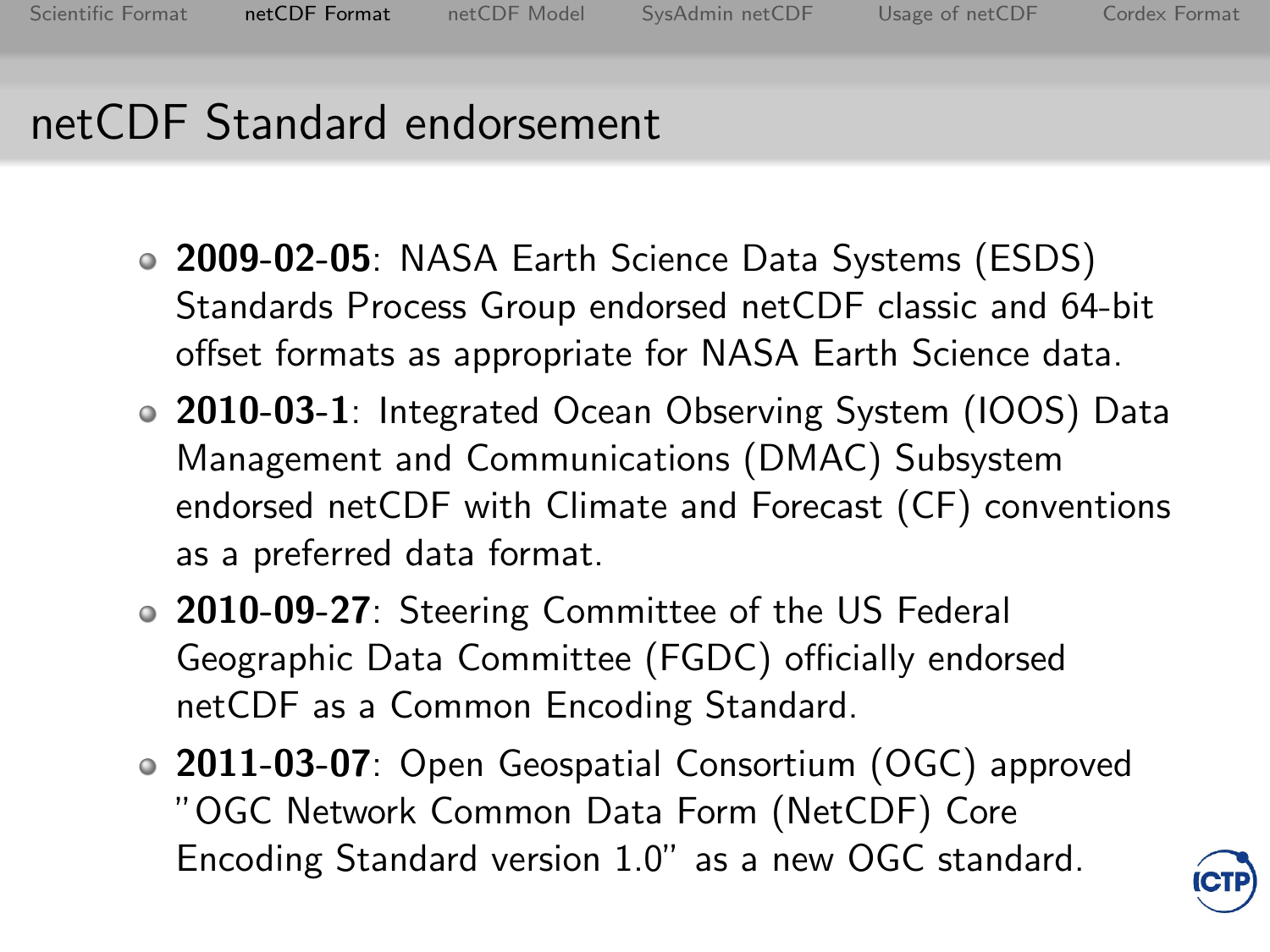## <span id="page-26-0"></span>netCDF Classic Data Model

A netCDF "classic" file is composed of:

- **•** Dimensions
- Variables
- Attributes
- Data

A file can have attributes, dimensions, and variables. Dimensions are used to specify shapes of variables. One dimension can be unlimited (record) A variable can have dimensions and attributes. Multiple variables can share dimensions (be on a grid). Variables are of fixed primitive type (char, int, float)

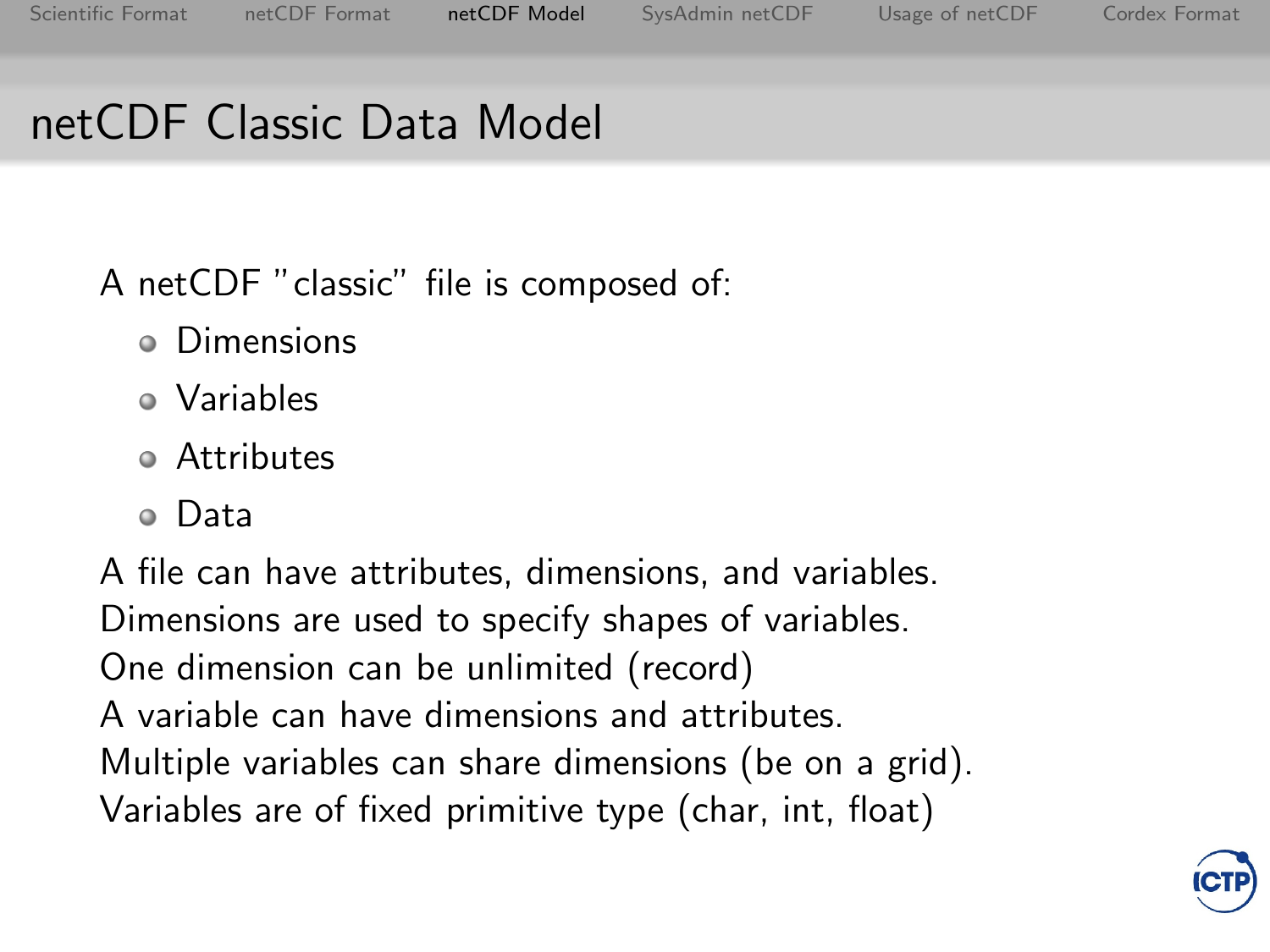## Dimension

Dimensions are used to define shapes of variables. Each dimension must have:

- Unique name in a file
- A length, i.e. an integer number

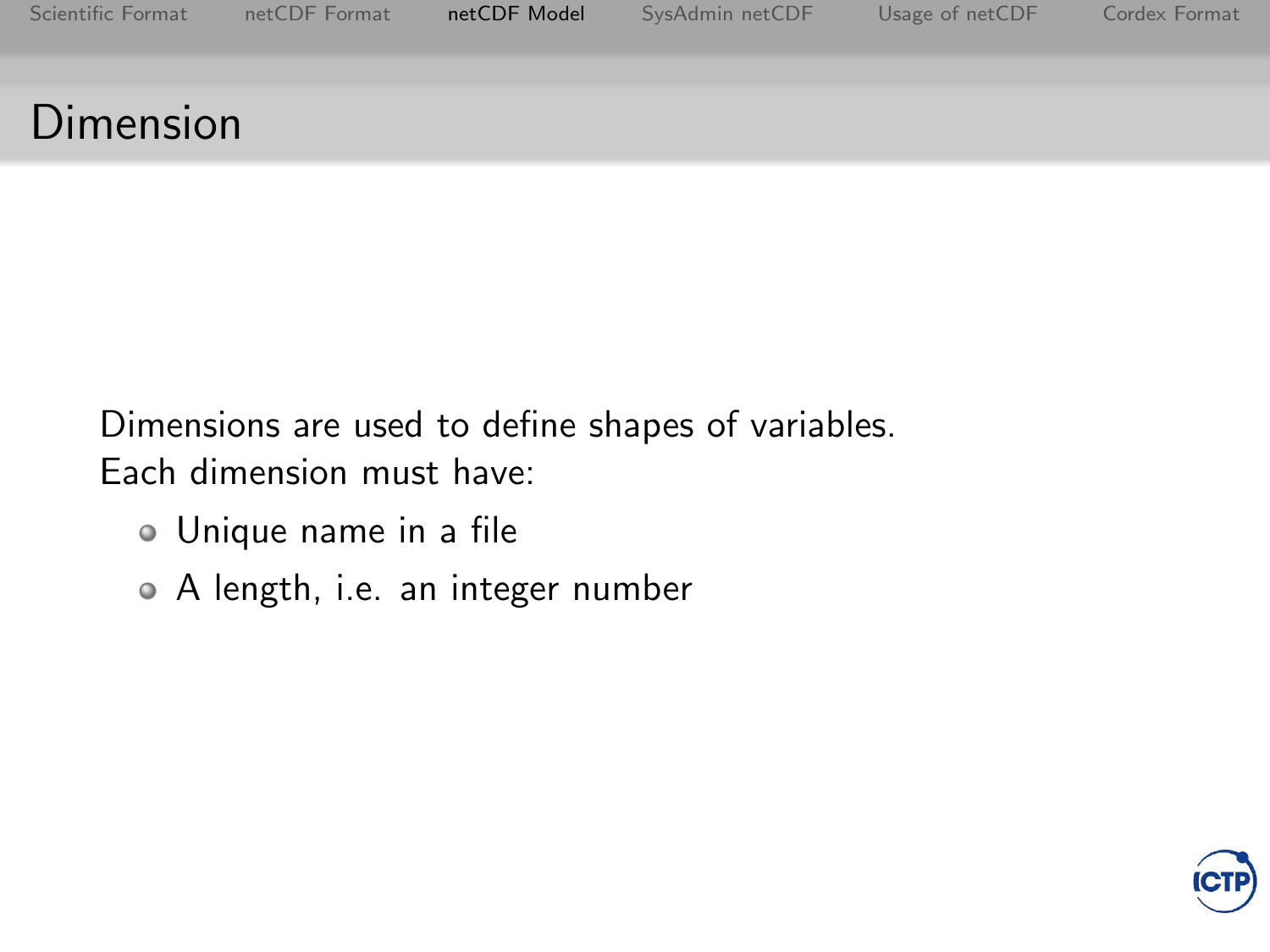## Attribute

An attribute is used to store metadata, either at file or variable level. Each attribute must have:

- Unique name in level (file or variable)
- A type
- A value

Metadata are used to establish conventions to share data. For example, for the Climate and Forecast CF convention, a variable MUST have some attributes (for example units, standard name, etc.), and the convention name itself is a mandatory attribute at file level.

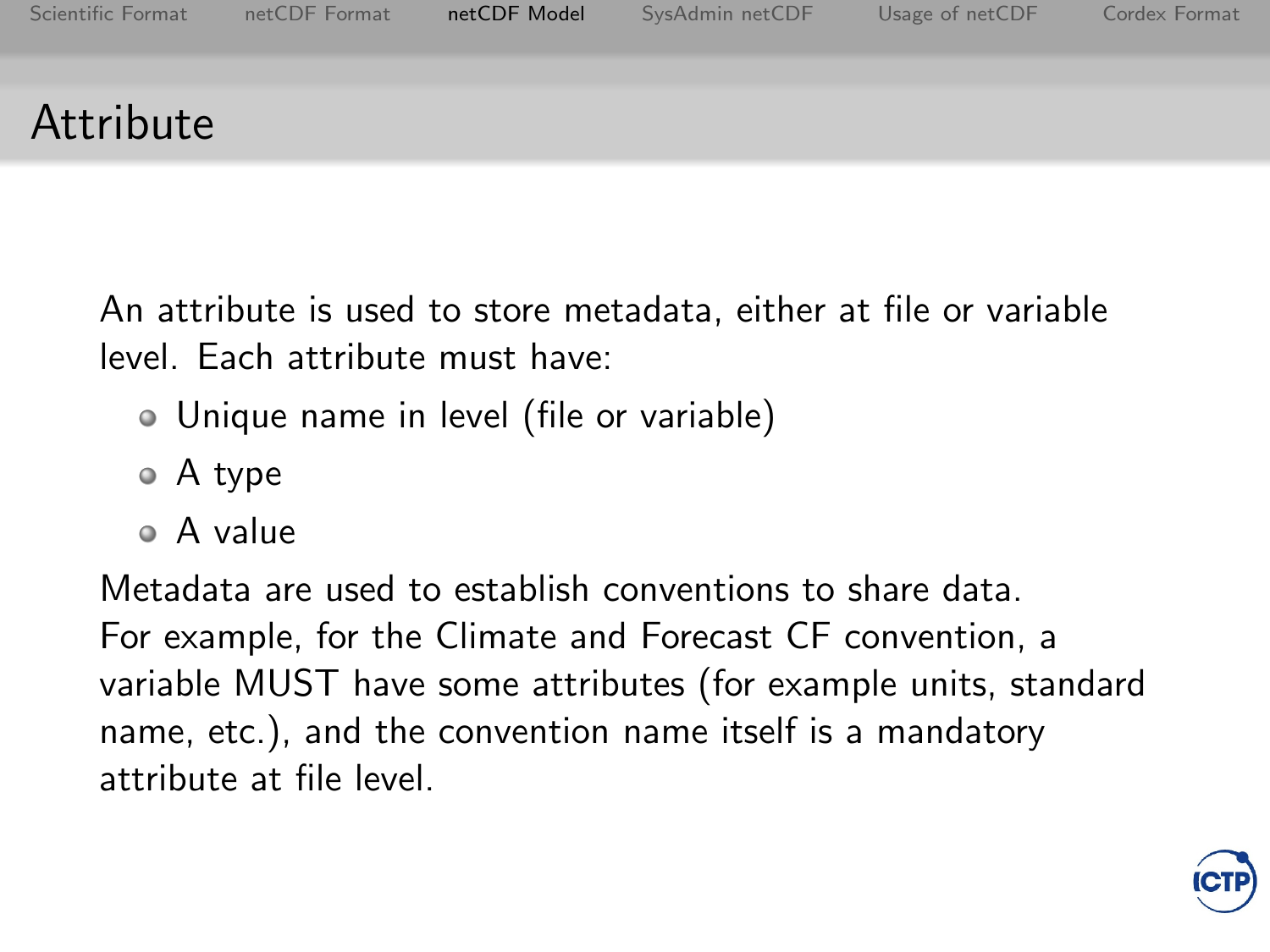### Variable

A variable is the shaped (by dimension) storage of data, defined by its metadata (attributes). Each variable must have:

- Unique name in a file
- A type
- Zero (scalar value) or more dimensions
- Zero or more attributes
- As many data values as specified by its shape

Actual scientific data are stored in variables.

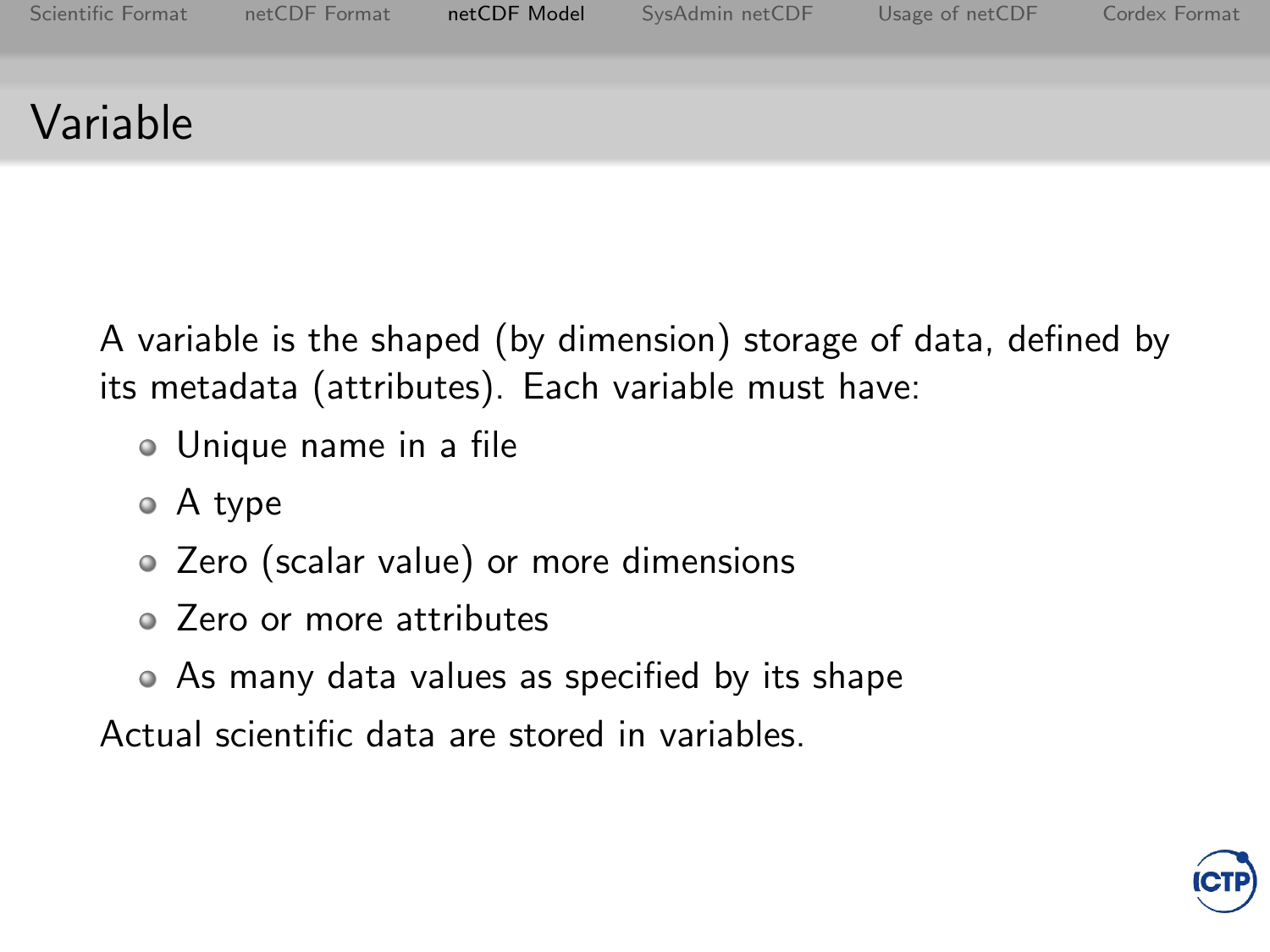}

### netCDF Common Data Language

```
netcdf snow{ // example of CDL notation
dimensions:
 lon= 9 ;
 lat= 7 ;
 time = unlimited ; // 3 currently
variables:
  float IR_flux(lon, lat) ;
    IR_flux:units = "W m-2" ;
    IR_flux: Fil\_value = -999 ;
    IR_flux:standard_name= "downwelling_longwave_flux_in_air";
  float snow_cover(time, lon, lat) ;
    snow\_cover: units = "kg m-2" ;
  // global attributes
    :title = "simple example, lacks some conventions" ;
data:
  IR_f1ux = 200, 201, ...;snow\_cover = 0.1, 0.2, 0.0, ...;
```
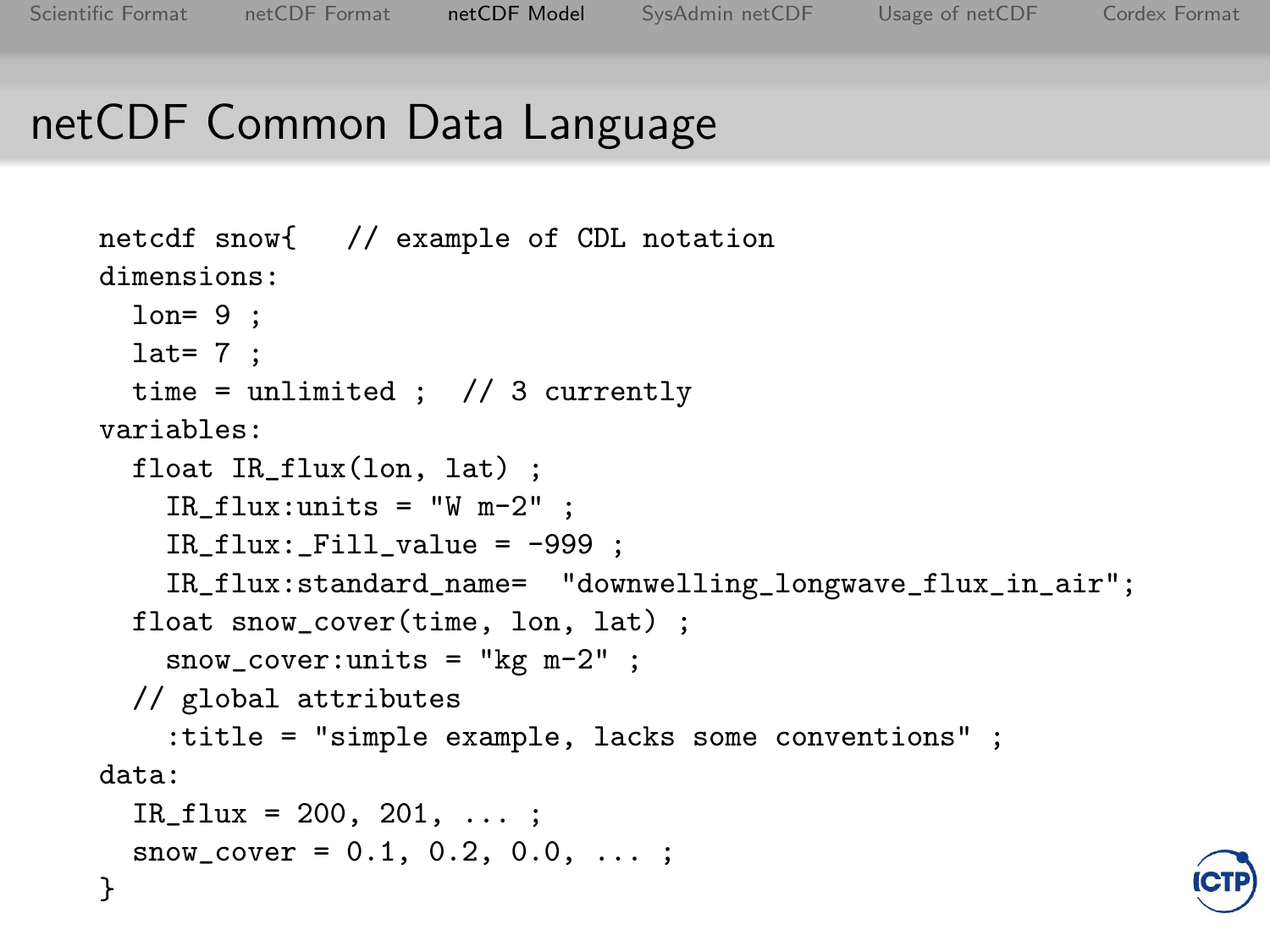### netCDF V4

The netcdf data model is further extended with the new V4 format, built upon the HDF5 data format.

- Multiple unlimited dimensions
- User defined types and opaque types
- Data can be grouped together
- Compression and chunking
- Native Parallel and HPC oriented.

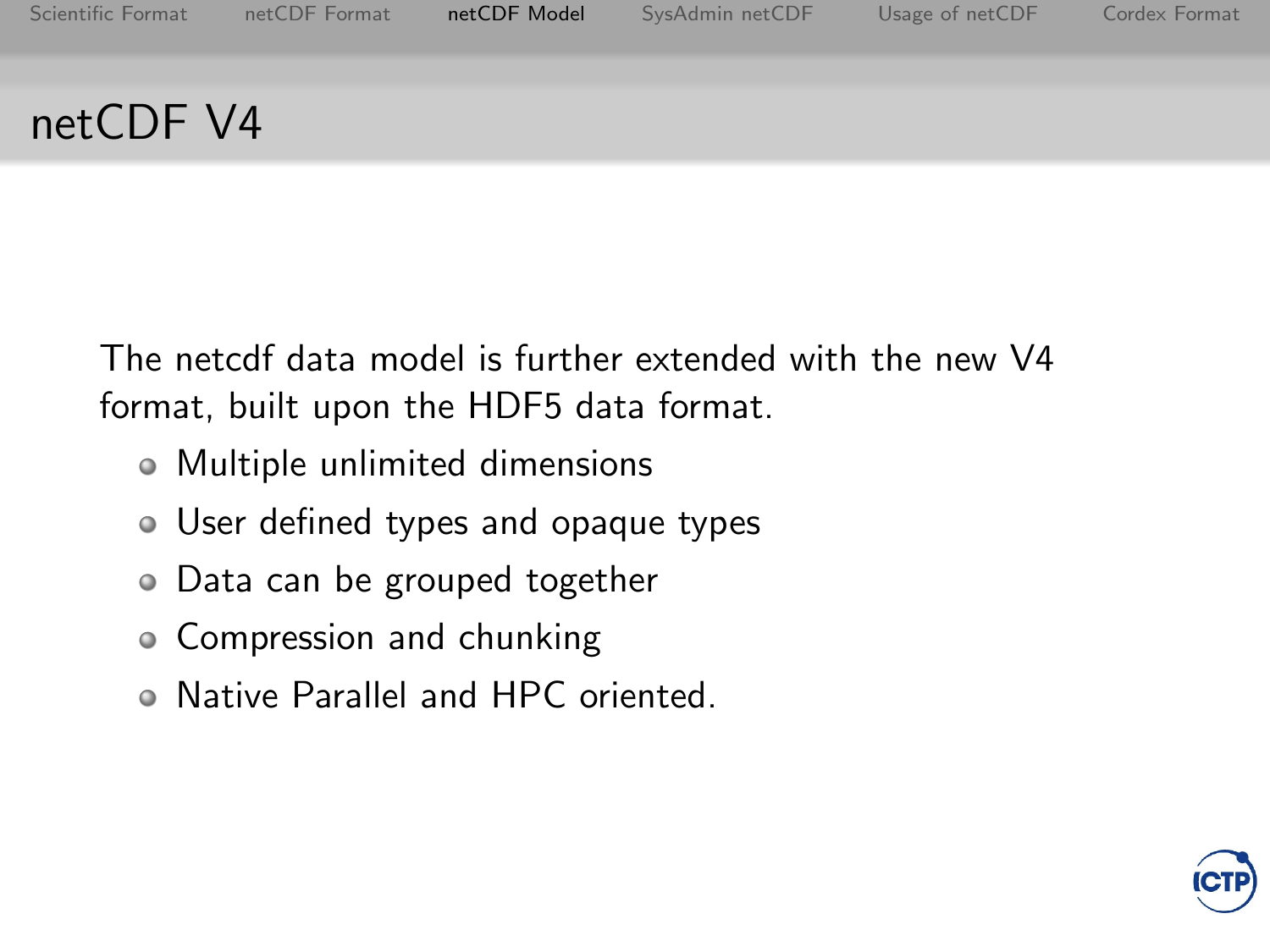#### <span id="page-32-0"></span>Data access or creation

- The BASE library is written in C. If performance needed, use C.
- The Fortran interface is a wrapper around the C library.

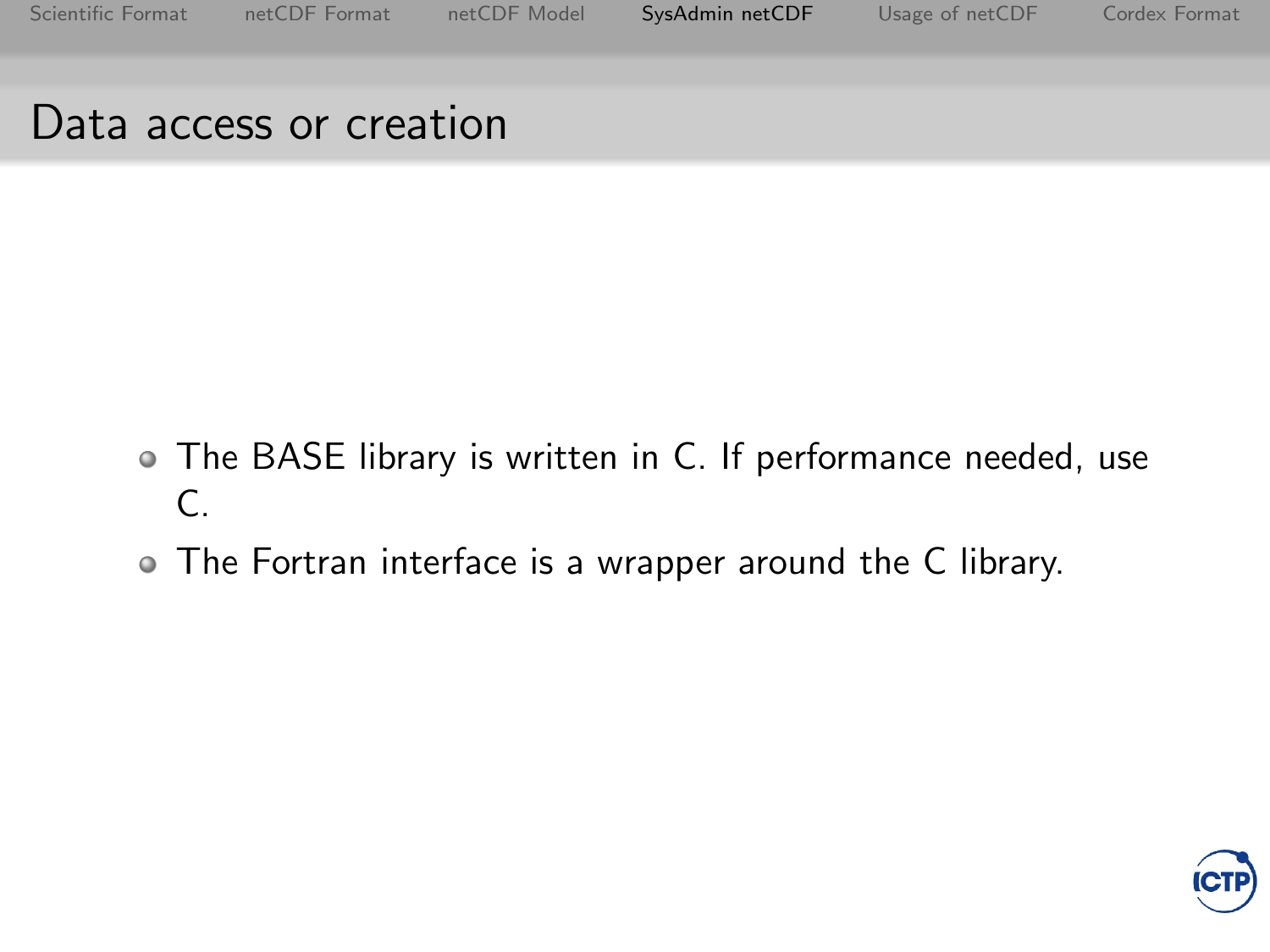### Programming Example

```
use netcdf
! netCDF file ID and variable ID
integer :: istat
integer :: ncid, varid
! array into which we will read values of 2D netCDF variable
real(8) , dimension(NLAT,NLON) :: tas_array
! Open file with read-only access
istat = nf90_open("foo.nc", NF90_NOWRITE, ncid)
if ( istat /= nf90_noerr ) then
 write(0,*) nf90_strerror(istat)
 stop
end if
! Get the id of the variable named "tas"
istat = nf90_inq_varid(ncid, 'tas', varid)
! Read variable "tas" as doubles, tas_array must be big enough!
istat = nf90_get_var(ncid, varid, tas_array)
! Close the file, freeing all resources.
istat = nf90_close(ncid)
```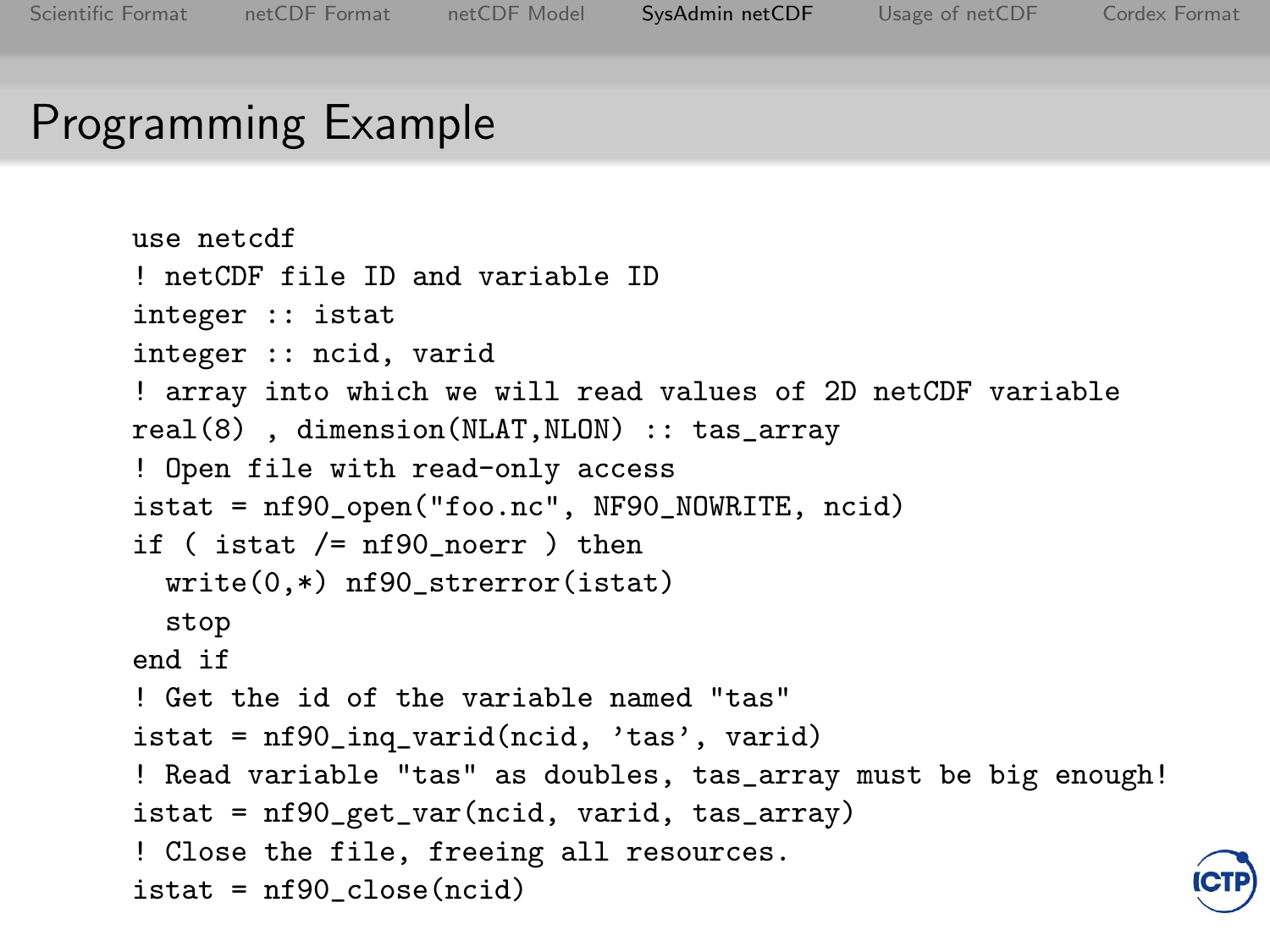# CORDEX Data Format

- Data files are NetCDF format, version 4 compressed with zlib deflation, using the NetCDF 4 classic data model and the CF convention 1.4 or later
- Each file may contain only one output field (target variable) from a single simulation. It has to include attributes and coordinate variables respeting a standard format. The entire time series of a target variable has to be distributed over several files.
- All output fields must be of single precision (type NC FLOAT), while all coordinate variables (time and space) have to be of double precision (type NC\_DOUBLE) in accordance with the CMIP5 specifications.

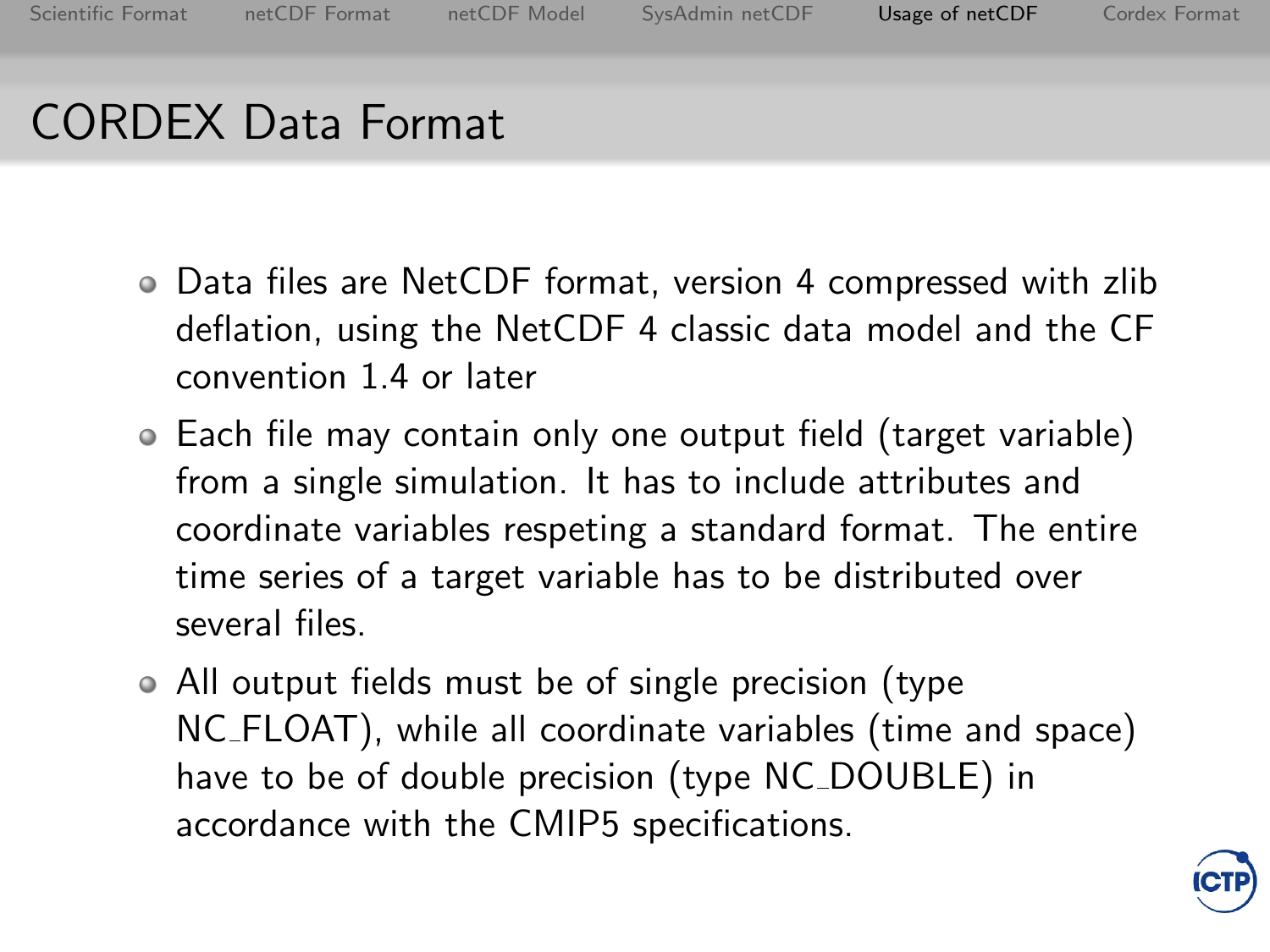# CORDEX Grid

- A "domain" is a region for which the regional downscaling is taking place.
- Target resolution is 44 km (50 mostly used).
- $\bullet$  In the Experiment, 13 domains have been identified (+2 high resolution).
- AFRica, Middle east North Africa, North AMerica, Central AMerica, South AMerica, EURope, West ASia, East ASia, Central ASia, AUStralasia, ANTarctica, ARCtic, MEDiterranean (MNA-22, MED-11).

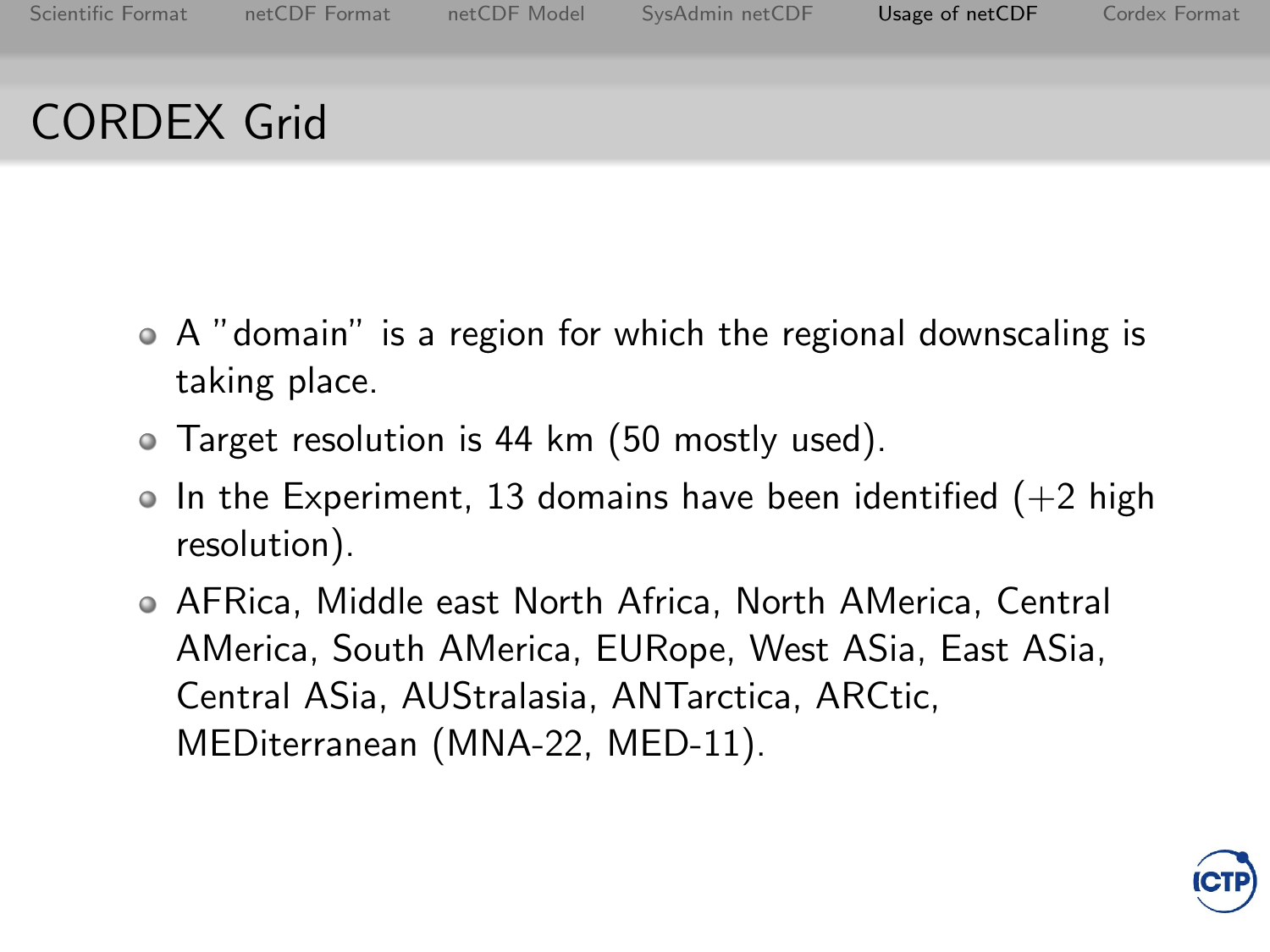## CORDEX Variable Naming and Attributes

- The file MUST have a series of mandatory attributes
- The variables MUST have mandatory names and mandatory attributes
- Vertical defined variables MUST have vertical coordinate
- Time coordinate axis reference MUST be 1949-12-01 00:00:00
- Time statistics variable must have time bnds coordinate to specify bounds.
- Projected grid should have a Coordinate Reference Systems WCS standard coordinate system description